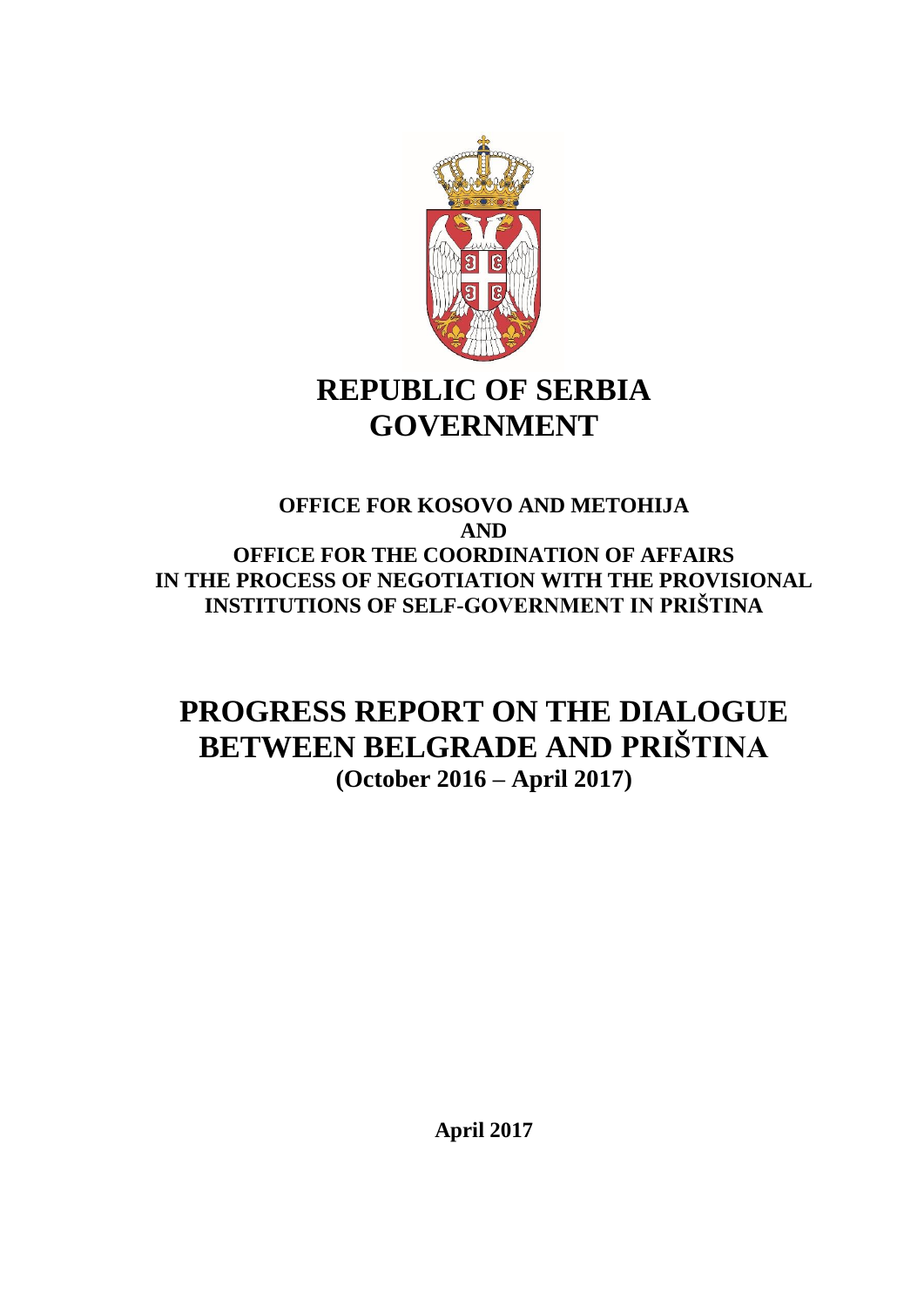## **Contents:**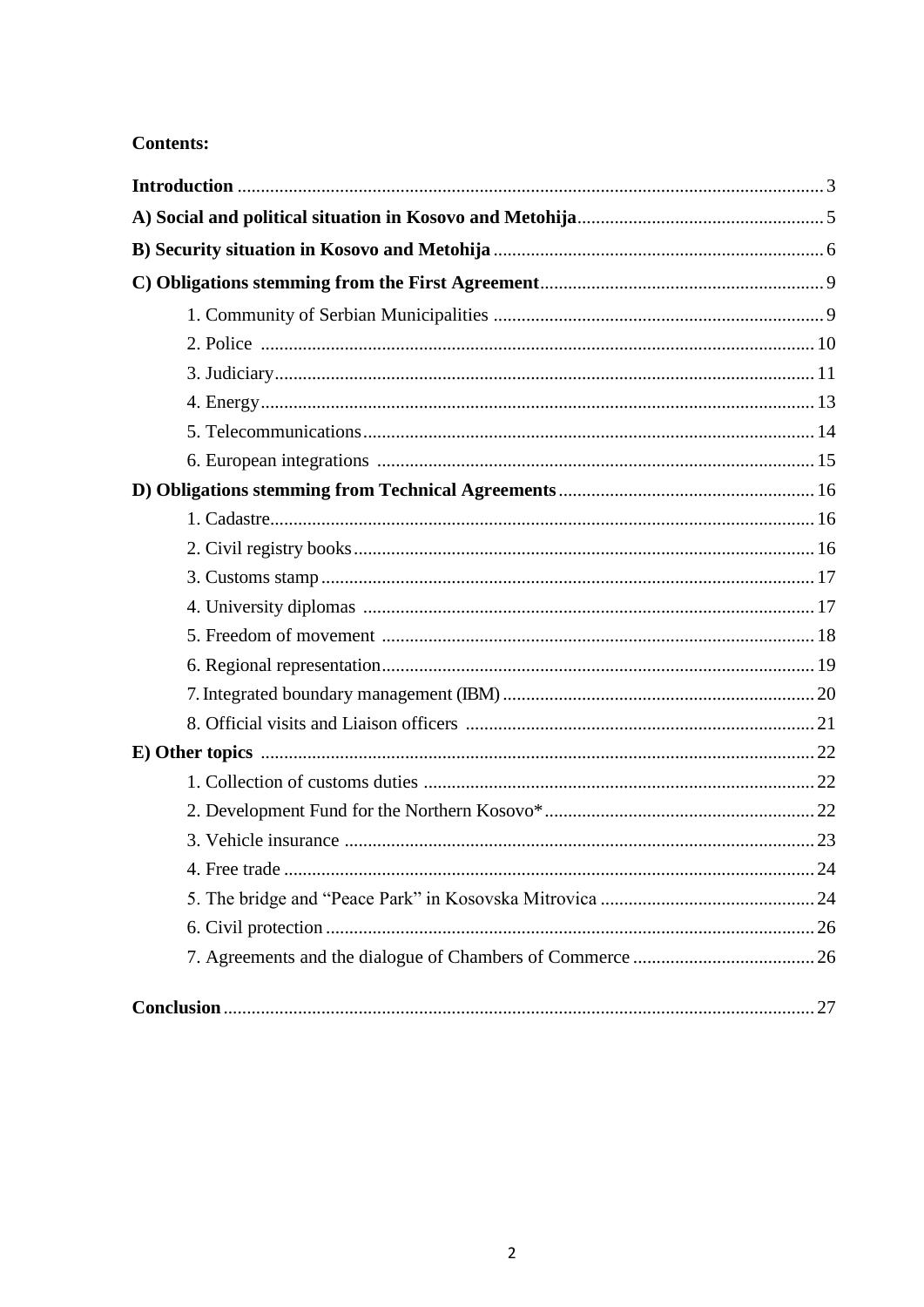#### **Introduction**

During the reporting period, from 1 October 2016 to 31 March 2017, Belgrade continued to play a constructive role in the Dialogue with the Provisional Institutions of Self-Government in Priština, under facilitation of the European Union. Our side has maintained an exceptionally high level of commitment to this process, regarding it not only as a mechanism for the protection of vital national interests in the Province and the normalization of relations with the local Provisional Institutions of Self-Government, but also as a fair chance for the historic reconciliation of the Serbian and the Albanian peoples, and consolidation of lasting and sustainable peace in the region. Such an approach of Belgrade over this period has, undoubtedly, served to contribute to the strengthening of the regional European integration processes, which was corroborated on the part of the European Union, by opening four new chapters over the reporting period in the process of EU accession negotiations with Serbia.

The intensity of the Dialogue in this reporting period was much higher than it had been in the previous six months. The 15 meetings held from 1 October 2016 until 31 March 2017 speak in favour of this. However, said intensity was marked by a pronouncedly unbalanced dynamics and a complete lack of dialogue in 2017.

Namely, during the first part of the reporting period, from 1 October to 15 December 2016, very intensive talks took place in the framework of the Dialogue, aimed at implementing the agreements reached. The total of 11 meetings were held in this period, mainly dominated by topics pertaining to the so-called political agreements reached within the Dialogue, i.e. the agreements stemming from the First Agreement on Principles Regulating the Normalization of Relations (the First Agreement). These mainly concern the issues related to continuing the implementation of the Agreement on Telecommunications, which was again the dominant topic in the dialogue, as well as the issues related to the implementation of the Agreement on Justice. In addition to these two topics, the talks in the reporting period also covered the issues of freedom of movement, recognition of diplomas, integrated boundary management and freedom of movement in the area of the main Bridge on the Ibar River in Kosovska Mitrovica.

Our party's key achievement in this period are certainly the two agreements reached in the field of telecommunications, titled Conclusions of the EU Facilitator on Telecoms dated 13 November 2016 and Addendum to Conclusions of the EU Facilitator on Telecoms dated 18 November 2016. Under these agreements, the newly established company "mts" d.o.o. was granted 8 additional locations south of the River Ibar, in addition to 22 active locations, and its customers have been allowed to continue using their existing telephone numbers during the migration period of two years. In addition, all property of "Telekom Srbija" was transferred under these agreements to the "mts" d.o.o., free of charge.

As to the issue of judiciary, on 30 November 2016 the talks on this topic resulted in harmonizing the Conclusions of the EU Facilitators on Judiciary, intended to ensure adequate legal protection for all Serbian natural and legal entities in Kosovo and Metohija. On 19 October 2016, an important agreement was reached in the field of freedom of movement as well, reaffirming the obligation of Priština, assumed under the Arrangement of 14 September 2016, to extend the validity of status-neutral "KS" license plates for additional five years. Regretfully, the reached agreements have not resulted in their full implementation, the fault for which lies with Priština. This is demonstrated by the fact that Priština openly admitted being responsible for the delays in discharging obligations it assumed under the Agreement on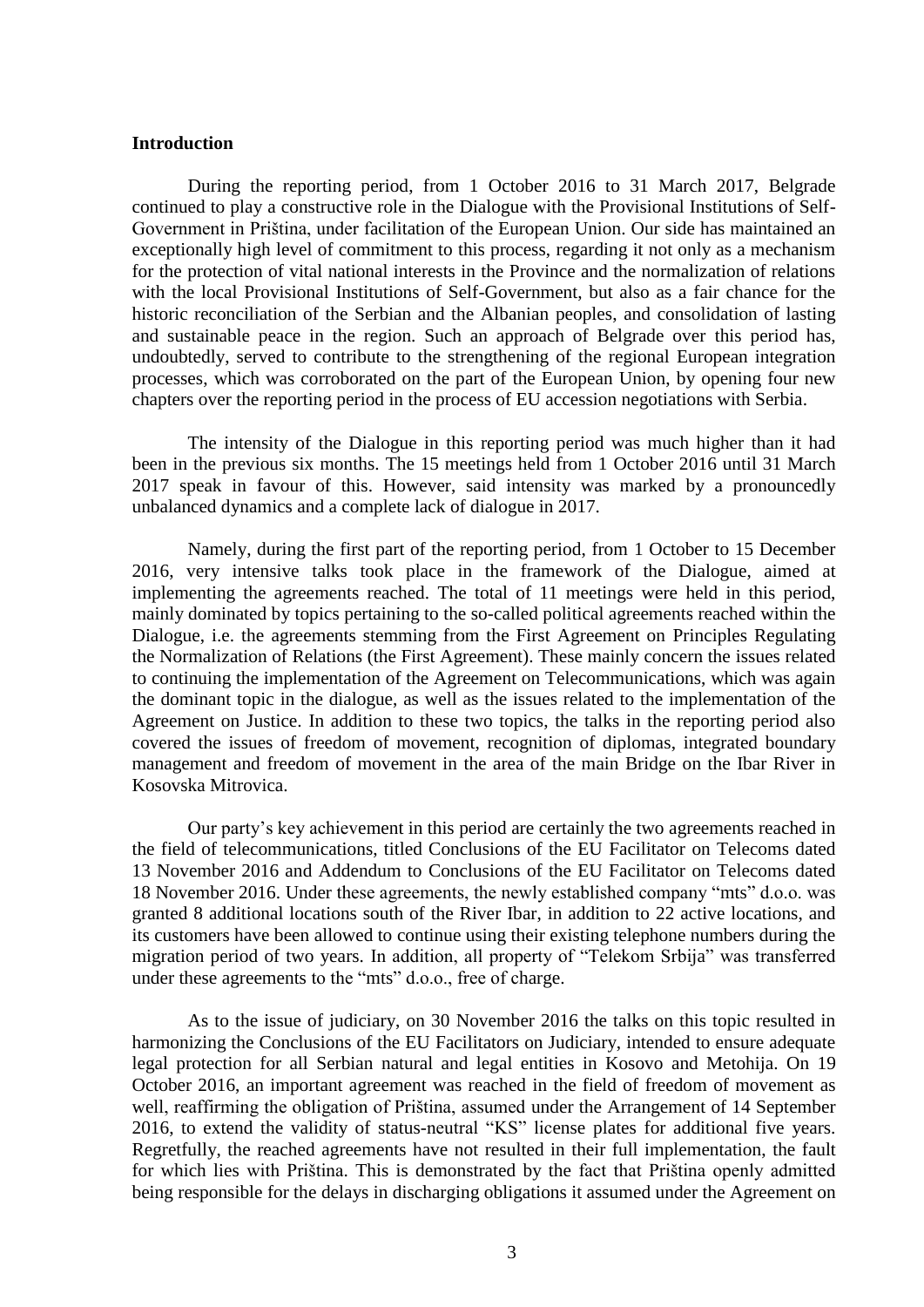Freedom of Movement. In addition, Priština has officially requested from the EU to postpone the deadlines for the implementation of the agreements on justice, without any further explanation and without any hints as to when their implementation would start. Our side has repeatedly protested with EU facilitators against such behaviour, requesting consistent implementation of those agreements.

In parallel, in each meeting throughout this reporting period our party raised the issues of establishing the Community of Serbian Associations, implementation of the Agreement on Cadastre, property (private, socially- and state-owned), status and property of the Serbian Orthodox Church, and observance of human rights and freedoms of the Serbs in Kosovo and Metohija, as the issues of pivotal importance for the Serbian community in the Province. However, other parties in the negotiations again failed to acknowledge the need to discuss these issues. Moreover, Priština continued to violate the spirit of the Dialogue by resorting to unilateral actions in the said fields. This was clearly reflected in the decision of Priština's institutions in early October to nationalize the Mining, Metallurgical and Chemical Combine "Trepča". This action of Priština, typical solely of undemocratic regimes that do not observe the "sanctity of property", has not only undermined the process of the Dialogue but has revealed true intentions of Priština to challenge the survival of the Serbs in Kosovo and Metohija in terms of economy, as they directly depend on this Combine.

In the second part of the reporting period, i.e. from the second half of December 2016, the intensity of negotiations declined sharply, and the focus of the Dialogue at that time shifted to the main bridge on the Ibar, with Priština heavily politicizing the issue together with an open threat of violence. Besides its dwelling on issue related to the Bridge - which will be further described below - the period was marked by Priština's attempts to completely exclude Belgrade from the negotiation process. Even though it was Belgrade with whom it had reached all the agreements within the Dialogue, in this period Priština began to claim that all these agreements pertain to its "internal" matters and that, consequently, it did not want to discuss those with Belgrade but only with the representatives of the Serbs in the Province. This position of Priština culminated in early March, when its Assembly adopted the Resolution on suspending the Dialogue, which, under a feeble pretext, merely formalized the fact that, since the second half of December 2016, Priština has practically refused to participate in the Dialogue.

During this less intensive period, the total of 4 meetings were held in the Dialogue, out of which two were at high political level. However, their reach was substantially limited by the fact that they were mostly focused on averting escalation of a Priština-generated security crisis related to the main bridge in Kosovska Mitrovica, rather than on focusing on a genuine resolution of problems which had prompted the Dialogue in the first place. It should be underlined that throughout this period Belgrade maintained an utmost constructive and responsible approach to negotiation.

Given all of the above, one cannot avoid the impression that Priština, once again, uses the Dialogue as an exhaust to cover its irresponsible actions aimed at soothing the political turbulences at its internal arena. This is why its approach to negotiations over this period was again deprived of genuine willingness to compromise, and devoid of genuine will to implement the agreed as it was foreseen under agreements, which was especially notable in the issues of the Community of Serbian Municipalities and the cadastre. Priština has frequently and openly violated the agreements reached, such as the agreement on police, and has persistently kept insisting on including status issues in the talks. Likewise, throughout this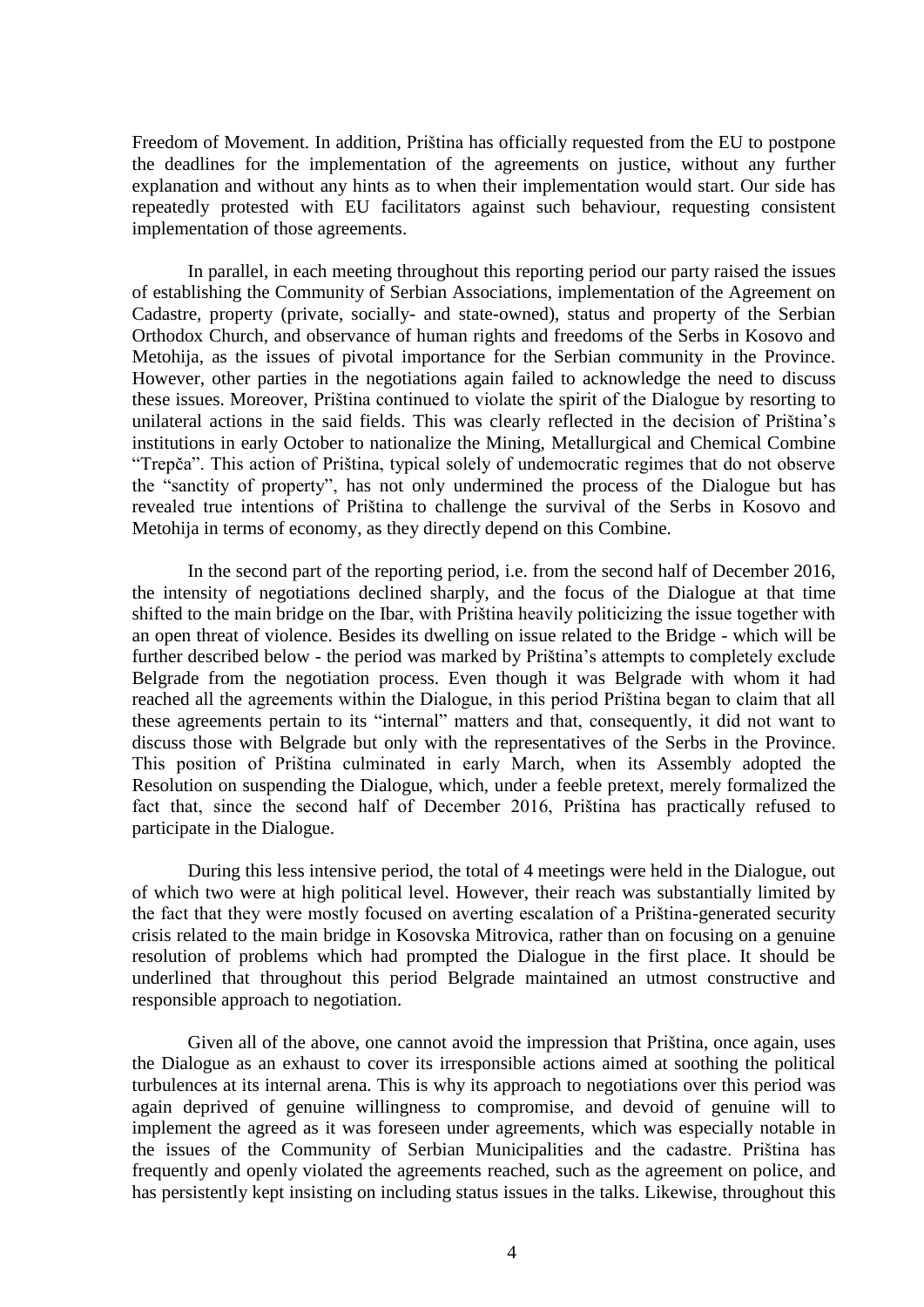period Priština showed no intentions of ensuring full protection of the rights and freedoms of the Serbs and the Serbian Orthodox Church in the Province, which was reflected in an unabated intensity of attacks on their physical integrity and property.

Such circumstances point to the conclusion that the European External Action Service (EEAS) should have invested more efforts in order to achieve more significant progress in the normalization of relations. A particularly alarming aspect of the past period is the fact that the facilitators made a precedent by accepting the position of Priština that one of the agreements reached was no more valid (Agreement on Mitrovica Bridge, reached on 8 December), since its negotiators, allegedly, had not been authorized to sign it.

The report below is structured in the same manner as were the previous six-monthly reports on the course of the process of negotiations with the Provisional Institutions of Self-Government in Priština. The dynamics and the content of the Dialogue in the reporting period are presented systematically by a comprehensive overview of everything that has been agreed upon and implemented hitherto, segmented in three groups of issues. The first group includes issues and processes resulting from the political part of the Dialogue, and pertaining to the First Agreement on Principles Regulating the Normalization of Relations and the related documents. The second group includes issues stemming from the so-called technical agreements reached with the EU facilitation. The third group includes issues stemming from the arrangements made with a view to addressing and overcoming other, by no means less significant issues, which objectively hamper further normalization of relations.

#### **A) Social and political situation in Kosovo and Metohija**

The social and political situation in Kosovo and Metohija can be described as relatively stable in this reporting period. Numerous frictions and apparent mistrust between the leading parties – DPK and DLK – considerably hindered the intensity of the institutional activities. In this period, the Government of the Provisional Institutions of Self-government in Priština failed to ratify the Agreement on "Border Demarcation" with Montenegro, which is a solid indicator of the continuation of a latent political crisis in the Province.

This was particularly illustrated by a recent initiative of the president of the PISG in Priština, Hashim Thaci, to bypass the Constitution and introduce a law instead, in order to transform the Kosovo Security Forces into Armed Forces. The draft law, which he forwarded to the Assembly of the PISG in Priština, was not harmonized with either the international stakeholders or with the representatives of the DLK led by the Provincial Prime Minister Isa Mustafa. This created awkward public disputes over this matter between the two ruling parties which, in turn, additionally incited speculations about early parliamentary elections. Yet, due to the intervention of foreign factor, the issue of the elections was, as it appears, removed from the agenda, at least for the time being.

In this context, additional problem emerges from the fact that the rivalry between the ruling Albanian parties resulted in the galvanized pressure channelled again against the Serbian List. In that sense, they openly tried to create discord among the Serbian representatives, which culminated in the dismissal of Minister Ljubomir Marić. This action that goes against the coalition agreement reached with the Serbian List, clearly indicates how the major Albanian parties perceive the role of legitimate Serbian representatives. It is obvious that Albanian politicians only approve the participation of Serbs in the work of institutions if the latter pose as political decorum, rather than act as legitimate proponents of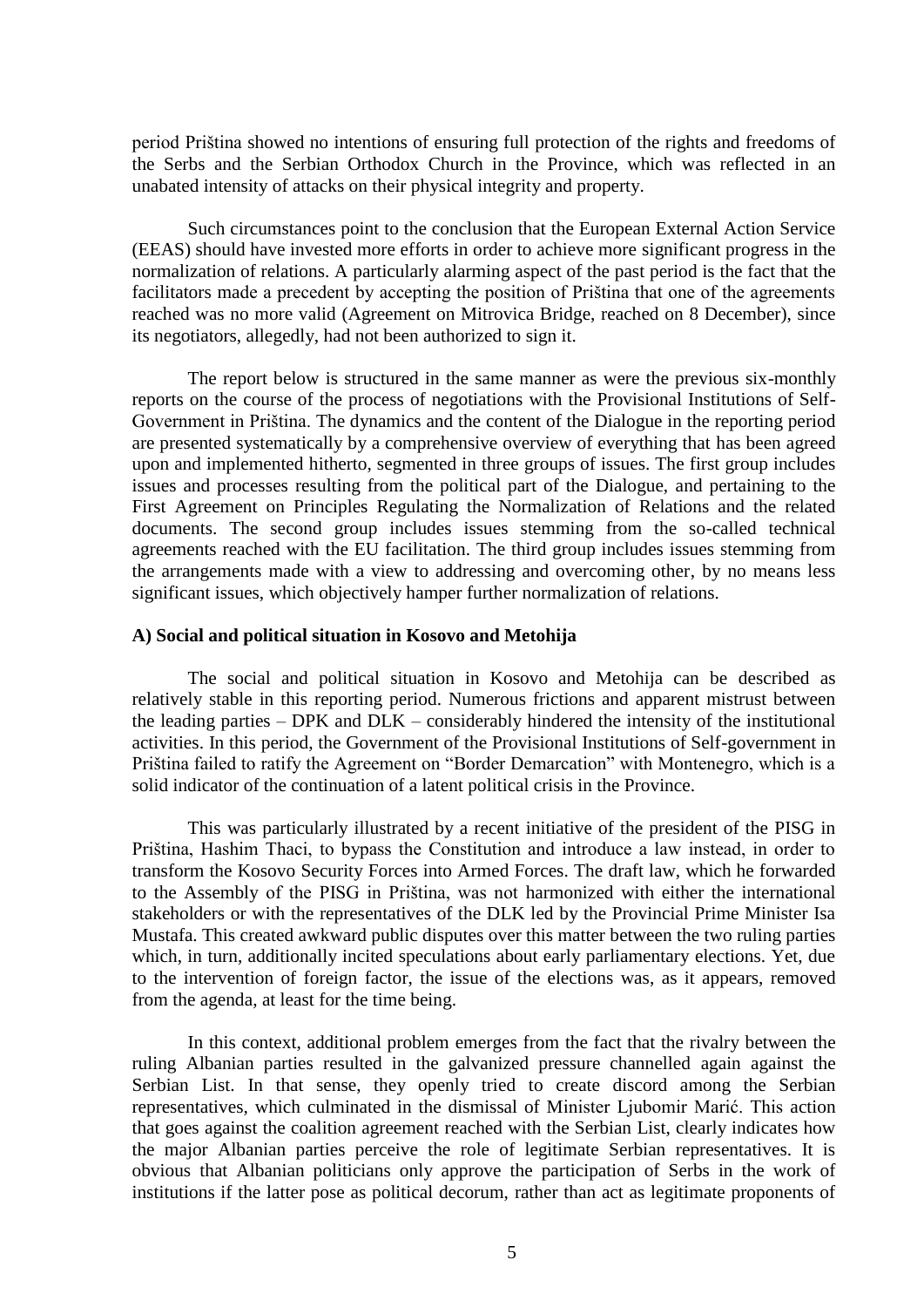their people's interests in Kosovo and Metohija. The accuracy of this statement and the certainty of perpetuation of such attitude towards political representatives of Serbs, were recently corroborated by the pressure against Minister Dalibor Jeftić. Undoubtedly due to political reasons, he was accused of having, allegedly, abused his office, and the Provincial Prime Minister, Isa Mustafa, requested his resignation.

The pressure of major Albanian parties exerted against the Serbian List in the previous period was triggered, to a high degree, by strong opposition of this Serbian political power in Kosovo and Metohija to illegitimate attempt of Priština to nationalize the Mining, Metallurgical and Chemical Combine "Trepča" in October 2016. This was the underlying reason for the Serbian representatives to boycott the work of the Provisional Institutions, for the most part of the previous period, which some Albanian politicians used to accuse the former for the obstruction and "treason". Such attitude towards the Serbian politicians inevitably boosted the intensity of ethnically motivated security problems in the Province.

The opposition failed to overcome mutual disagreements concerning the leading role within the opposition block in the past period. Tentative division between the Self-Determination Movement, on one side, and the Alliance for the Future of Kosovo and Initiatives for Kosovo, on the other, is still notable. In spite of this, these parties hold almost identical positions when it comes to the most important issues, especially with respect to the negative stance towards the implementation of agreements reached within the Dialogue. They concur on the demarcation of "border" with Montenegro and on Ramush Haradinaj's case, thus we cannot rule out a revival of their joint actions against the authorities in the future period.

#### **B) Security situation in Kosovo and Metohija**

The security situation in Kosovo and Metohija was relatively stable over the past period. Despite that, Priština unnecessarily generated a very serious security crisis in January 2017, over the pedestrianization of Kralja Petra Street in Mitrovica North. In that context, we especially underscore that the deployment of heavily armed special police units in the north of Kosovo and Metohija, without the approval of the Commander of the Kosovo Police Regional Directorate – North (RDN), could cause unimaginable consequences. Such acts of Priština, and rather intensive anti-Serbian campaign in Albanian media in the Province, helped maintaining the constant level of ethnically motivated assaults against the Serbs, predominantly in the area south of the Ibar River.

Road blockages and attempts of shutting the Serbs living south of the Ibar in sort of ghettos, heavily burdened the security situation in March. Namely, former members of the socalled KLA and the supporters of the Self-Determination Movement organized road blockages in the central part of the Province, intended at preventing the Serbs from exercising the freedom of movement and attending the rallies organized during the Republic of Serbia presidential election campaign. Such a dangerous action caused great disturbance among the Serbs and it was only a timely reaction of international forces charged with preserving security in the Province that prevented a potential escalation.

Nonetheless, opposition supporters keep acting aggressively against the Serbs, using the arrest of Ramush Haradinaj in France as a pretext. Even though the related protests, organized by representatives of the opposition, were peaceful, subsequent statements made by some of them cause vexation and have a significant destabilizing potential. This especially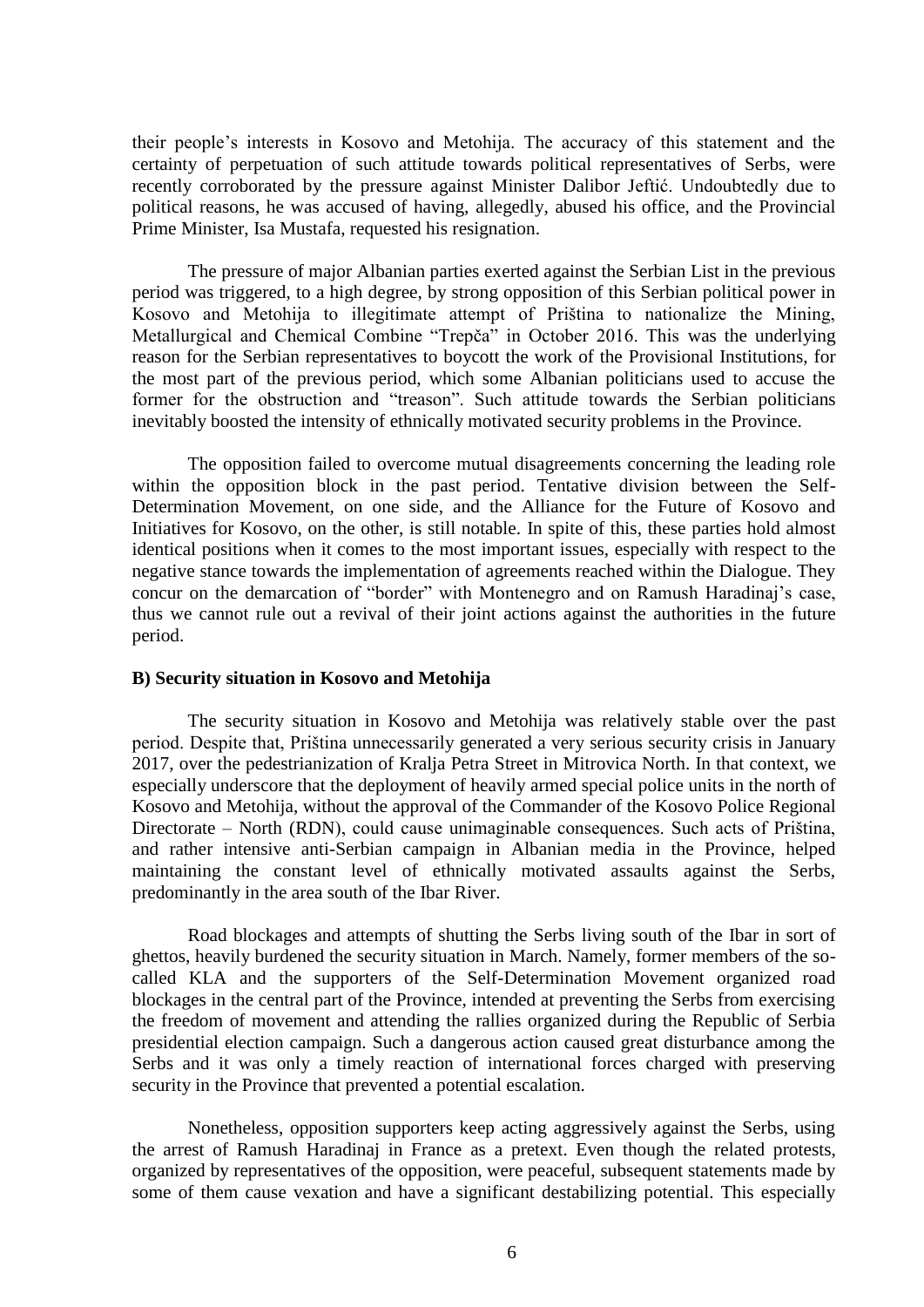pertains to a recent threat voiced by the Alliance for the Future of Kosovo 's MP, Daut Haradinaj, who said that Kosovo and Metohija would become Serb-free, should the process against Ramush Haradinaj displease the Albanians.

A particular security challenge in our southern Province over the reporting period was continued return of Islamist fighters from the Middle East battlefields. This process increases the risk of terrorist attacks in the Province, already infamous for large amounts of various types of weapons and explosive ordnances, broadly available through illegal channels.

The Serbian community in the Province was directly exposed to all these security challenges, to a slightly varying extent. There were approximately 50 ethnically motivated attacks against the Serbs; besides physical assaults, this period will be remembered by appalling and anti-civilization attempts to prevent the internally displaced persons to celebrate Christmas Eve in the Church of the Assumption of the Holy Virgin in Đakovica, by destroying the memorial plaque commemorating kidnaped Serbian journalists in the Municipality of Orahovac, pelting stones at buses carrying Serbian pupils, breaking and entering the property of returnees, and by spray-painting derogatory messages to Serbs. A prominent feature of this period is increased frequency of attacks at the property of Serbs, especially south of the Ibar River. For the purpose of present report, below is a selection of assaults perpetrated against the Serbs, their property, spiritual, cultural and historical heritage, registered in the reporting period:

### **October**:

- In the village of Zebnice, Municipality of Novo Brdo, 6 persons of Albanian ethnicity pelted stones at two park rangers and beaten them with staffs;
- In the village of Novake, Municipality of Prizren, three houses and accompanying premises owned by a Serb national were broken into;
- In the village of Tučep, Municipality of Istok, three Albanians physically assaulted a Serbian returnee 200 meters away from his house. He suffered on that occasion severe head, neck and back injuries. He first received medical treatment at the health centre in the village of Osojane, but due to severity of his injuries he had to be transported to the hospital in Kosovska Mitrovica for further treatment.

## **November:**

- In the village of Veliko Ropotovo, Municipality of Kosovska Kamenica, an individual of Serbian nationality was beaten and robbed in their own house;
- In Istok, in settlement of Ljug, a property of Serbian returnee was stolen.
- In Zubin Potok, in the yard of a family house of an individual of Serbian nationality, three Albanians attempted to stole the cattle. When the owner spotted the perpetrators, the said persons fled in the direction of the village of Vučepolje;
- On the road between Velika Hoča and Zočište, in the Municipality of Orahovac, the memorial plaque set up at the place where Serbian journalists of TV Priština, Đuro Slavuj and Perenić Ranko, were kidnaped on August 21, 1998, was damaged. The concrete, stone and metal base sustained damages whereas the plaque, with engraved text in both Serbian and Albanian language, was not damaged. It is worth mentioning that the said memorial plaque had been removed or damaged several times to the present day;
- In the village of Sig, Municipality of Peć, a house owned by an individual of Serbian nationality was set on fire.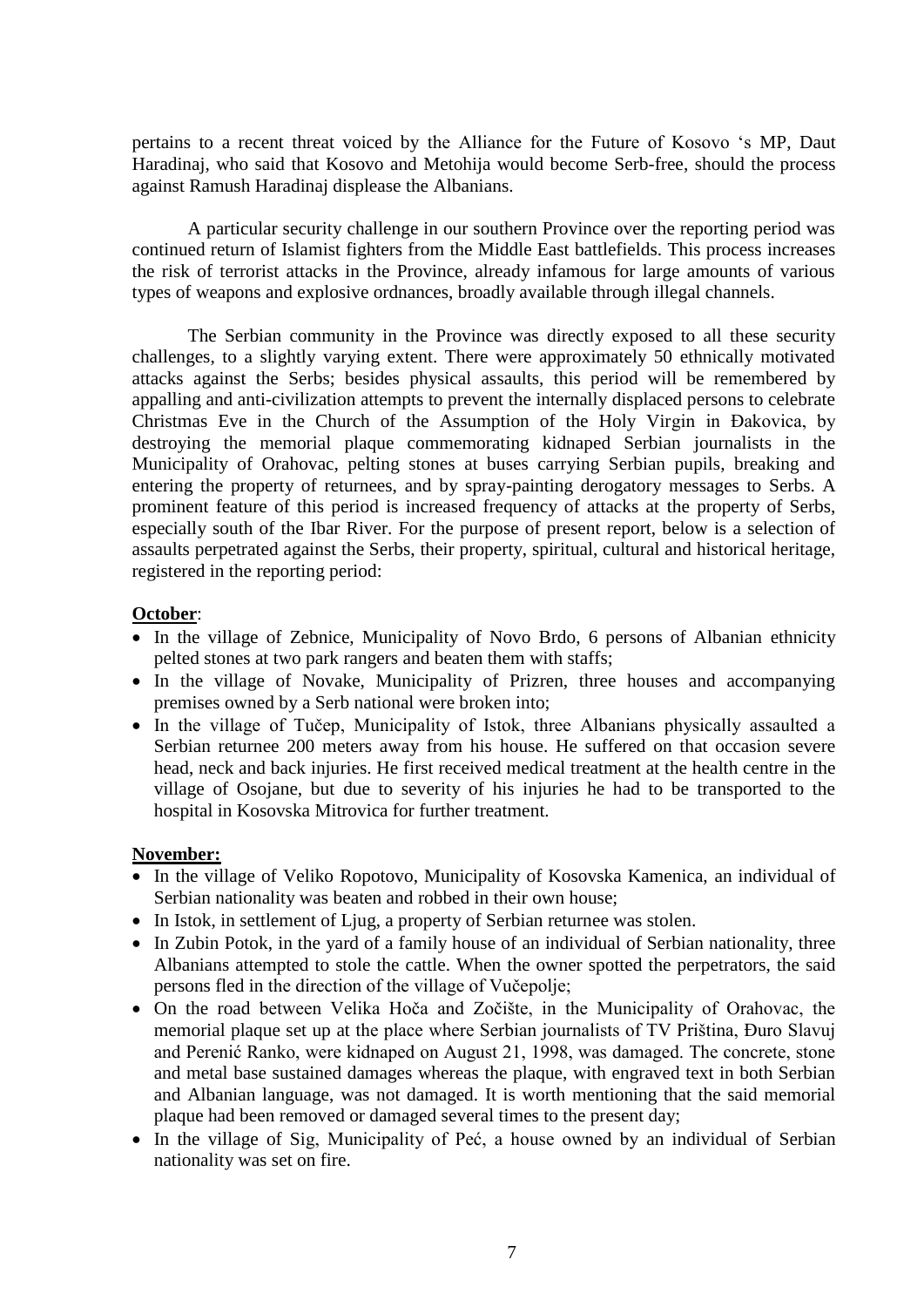## **December:**

- In the village of Podgorce, Municipality of Vitina, populated by mixed ethnicities, a house owned by an individual of Serbian nationality was set on fire;
- In the village of Vrbovac, Municipality of Vitina, two persons of Albanian nationality have beaten an individual of Serbian nationality and inflicted minor physical injuries after the dispute over a vehicle purchase.
- An unidentified man, age 25-30, physically assaulted an individual of Serbian nationality in Priština, who sustained head injuries;
- In the village of Grnčar, Municipality of Vitina, an individual of Albanian nationality from the village of Stubla, Municipality of Vitina, attacked with a knife two Serbs from the village of Parteš, Municipality of Gnjilane. One of them sustained severe physical injuries and had to be hospitalized in Gračanica, and in the Clinical Centre in Kosovska Mitrovica for further treatment, after receiving medical treatment in Health Centre in Vitina and in hospital in Gnjilane,

## **January:**

- The nuns of the Serbian Orthodox Monastery of Gorioč in Istok informed UNMIK personnel that the wire fence was stolen and concrete pillar damaged. Similar cases occurred in this monastery in 2016, but the perpetrators were never found.
- Members of the Association of Displaced Serbs from Đakovica, who presently reside in Central Serbia, organized a visit to Đakovica by a bus to celebrate Christmas Eve in the orthodox church of Assumption of the Holy Virgin on 06 January 2017. They were under KP protection, and yet while they were in the church, some hundred persons of Albanian nationality and representatives of the organization of "Mothers of Đakovica" protested in front of the temple. The protesters firstly attempted to prevent the displaced Serbs to enter the church, and then pelted icicles at the bus entering the church courtyard. On that occasion, a window on the bus was smashed, but luckily no one was injured;
- In the local church in the village of Gornje Drenovce, Municipality of Kosovska Kamenica, several icons and all the candles on the floor were set on fire, and numerous icons were ripped off from the wall and thrown down on the floor;
- In Gnjilane, four persons of Albanian nationality pelted stones at the bus commuting between Šilovo and Koretište, Municipality of Gnjilane. The bus carried pupils of Serbian nationality who were returning home from the village of Šilovo, where they attend Medical school and Grammar School. No one was injured on that occasion, but the bus sustained material damage;
- In the outskirts of Kosovska Mitrovica, in the suburban settlement of Šipolje, on the road leading to Srbica, persons of Albanian nationality pelted stones at the bus carrying around 40 persons of Serbian nationality from Orahovac and Velika Hoča, some of which were pupils.

## **February:**

- In the village of Drsnik, Municipality of Klina, the church of Saint Parascheva was broken into, donations to the church were stolen, and several icons were smashed;
- In the village of Brod, Municipality of Štrpce, the entry doors of the church of Saint Peter and Paul were smashed;
- In the village of Nakarade, Municipality of Kosovo Polje, two tombstones were damaged and knocked down at the orthodox cemetery;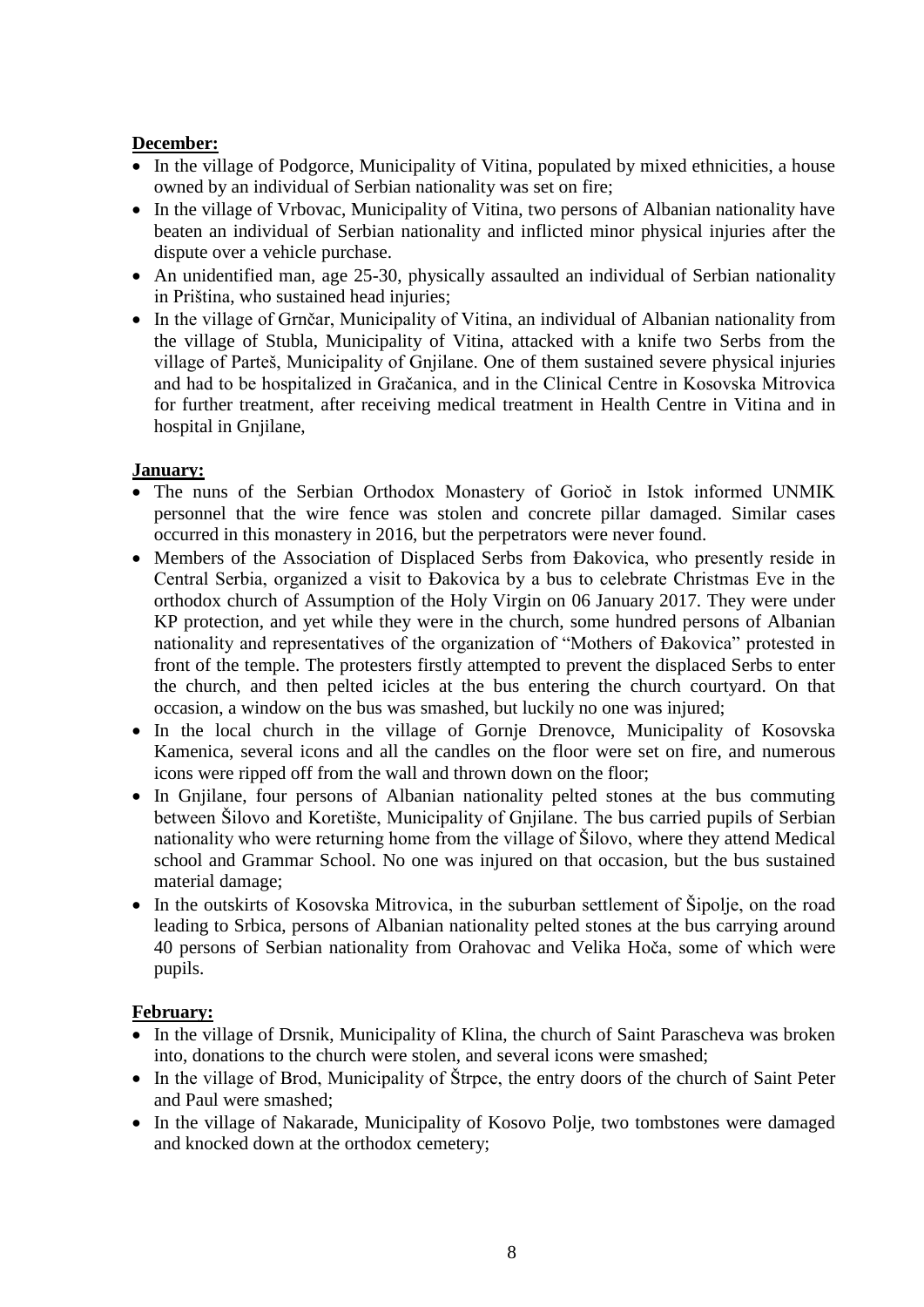- In the village of Palaj, Municipality of Obilić, a barn owned by a Serb was set on fire.
- Messages "Kill the Serb", "UCK", with swastikas and other insulting words, were spraypainted in Gnjilane town centre. Similar messages were seen on the road from Gnjilane to the nearby village of Gornje Kusce, in the part of the settlement with Albanian population, and in the so-called Roma district in the northern part of Gnjilane;
- In the village of Gornji Livoč, Municipality of Gnjilane, a woman of Serbian nationality was physically assaulted by persons of Albanian nationality. She was hit several times in the head.

#### **March:**

1

 In Municipality of Istok, 4 persons of Albanian nationality, residents of the village Crkolez, physically assaulted persons of Serbian nationality who found the former stealing the wood from the forest belonging to the latter. On that occasion, husband and wife suffered several blows to the head and body, and both lost consciousness afterwards. They were diagnosed with severe physical injuries and hospitalized in Kosovska Mitrovica.

#### **C) The obligations stemming from the First Agreement**

#### **1. Community of Serbian Municipalities**

Despite the fact that the Arrangement on establishing of the Community of Serbian Municipalities (CSM) is the pivotal part of the First Agreement on Principles Governing the Normalization of Relations and the key determinant for the survival of the Serbian people in Kosovo and Metohija, no progress has been made towards its establishment during this reporting period. Priština not only failed to fulfil its commitments agreed upon in Brussels, but also conditioned the establishment of the CSM with the suspension of work of the institutions it calls parallel, and with other, mostly everyday political issues, which were not part of any agreement.

In each round of the talks during the reporting period, at both bilateral and trilateral meetings, Belgrade stressed the importance of establishing the CSM and of the fact that this was the only topic under the First Agreement whose implementation has not even started yet.

Mindful of the above, we addressed the EU facilitators on several occasions, stressing out that the dynamics of establishing the CSM had to be defined as soon as possible, and primarily that the process of establishing the Management Team (MT) had to be completed as foreseen by the previously reached arrangements. With regard to this, we requested that Priština officially informs the EU about the replacement of two members of the MT, after which the EU would inform both sides (Belgrade and Priština) about the establishment of the MT, the starting date for its operation, the dynamics of the work on the Statute, and deadlines for its finalization.<sup>1</sup> Belgrade representatives maintain the position that the MT would draft the Statute solely on the basis of the First Agreement, the Implementation plan, the MT ToR, and the General principles on establishment of the CSM, because these particular documents are the only outcomes of mutually reached agreements. The afore-mentioned documents provide for the exclusive competence of the MT for drafting the Statute, and therefore any

<sup>&</sup>lt;sup>1</sup> In line with the General Principles of 25 August 2015, the deadline for completing the Statute of CSM is 4 months since the beginning of functioning of the MT.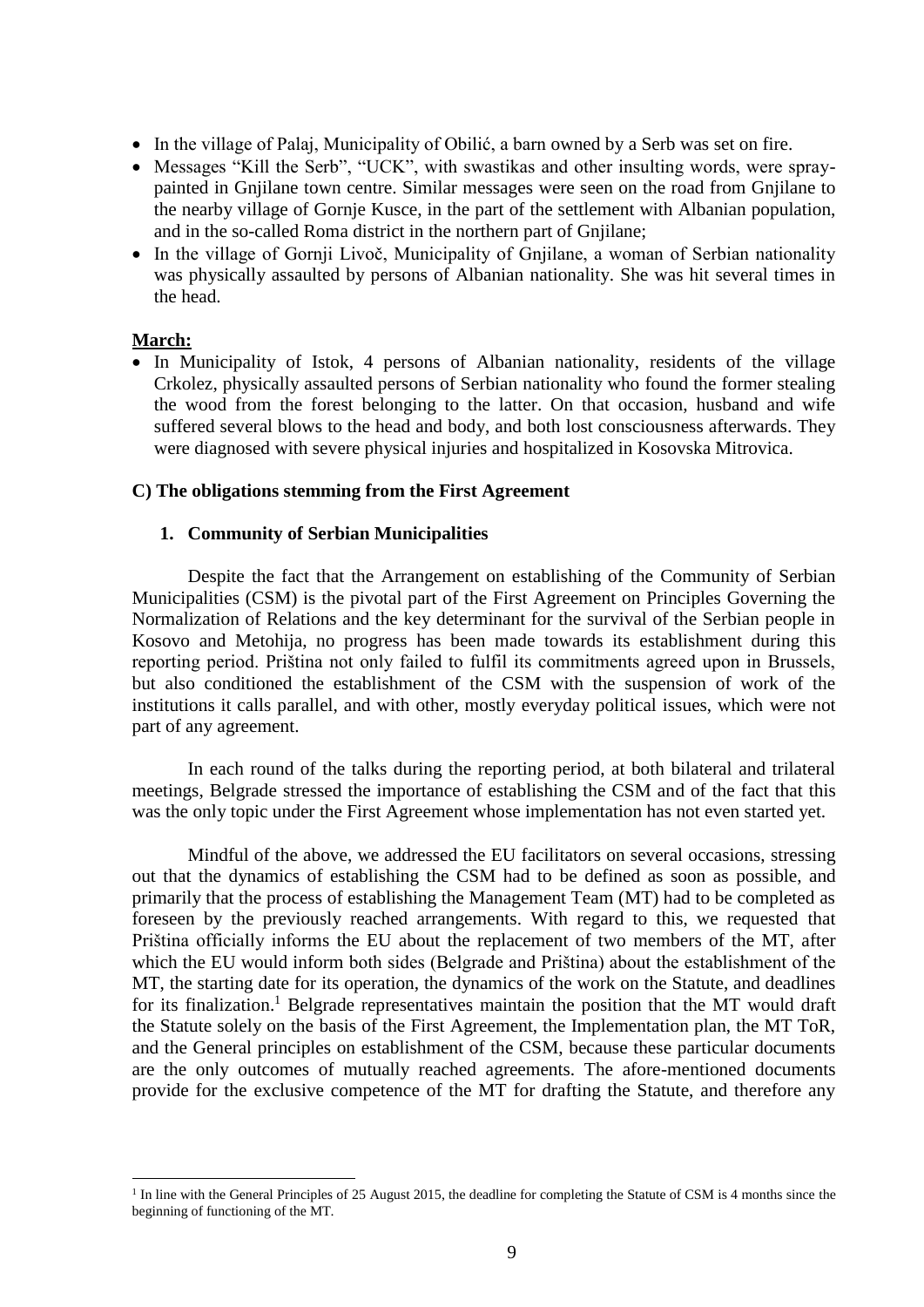insistence of Priština to include the representatives of its institutions<sup>2</sup> into this process is unfounded.

Furthermore, we keep insisting on finding a solution to the problem of providing legal basis for the establishment of the CSM, which arose after the decision of the Constitutional Court in Priština which unilaterally violated the provisions of the General Principles on Establishing the CSM, signed on 25 August 2015 in Brussels.

The EU facilitators, in their capacity of guarantors of the First Agreement, are expected to find a solution for this issue, to initiate the implementation of the Agreement, and enable the establishment and the functioning of the Community within the legal system of the PISG in Priština, in compliance with the Agreement.

The implementation of the Agreement on the CSM will be determining, to a great extent, the outcomes and the resolution of number of problems currently discussed in the framework of the Dialogue, or of those yet to be discussed, such as the issue of property, economic development, education, urban and rural planning.

#### <span id="page-9-0"></span>**2. Police**

**.** 

Priština's numerous violations of the Agreement on Police marked this reporting period. In that context, mostly discussed was the need that Priština fulfils commitments stemming from Article 7 of the First Agreement referring to its obligation to integrate all former members of the Ministry of Interior of the Republic of Serbia in the north of Kosovo and Metohija. During this reporting period, Priština also refused to fully meet this obligation which pertains to the integration of the remaining 111 former members of the Ministry of Interior of the Republic of Serbia into the so-called Kosovo security structures. However, as opposed to the previous period, a slight progress has been made with respect to the group of 32 former administrative workers of the Ministry of Interior of the Republic of Serbia, who started working at the Kosovo Police vehicle registration offices.

On the other hand, there is still no progress with respect to the remaining 39 former administrative workers of the Ministry of Interior, who were to be integrated in civil registration offices in Serbian municipalities in the north of Kosovo and Metohija. Over the course of several meetings, the EU facilitators were made aware of the problem of the integration of this category of former members of the Ministry of Interior. Even though they had no explanation for such conduct of Priština's, they nonetheless offered firm guarantees that the EU, as the guarantor of the Agreement's implementation, would surely resolve this issue and that these persons would be integrated. On that note, a solution is expected from the special Panel handling the integration of these individuals which held three unsuccessful meetings on this matter.

Over the past period, no progress whatsoever was made in terms of the integration of the remaining categories of former members of the Ministry of Interior. Priština once again postponed the integration of 34 firefighters (out of the total of 64), in spite of its allegation that it would fulfil this obligation. Furthermore, Priština still refuses to integrate 23 former

<sup>&</sup>lt;sup>2</sup> Article 21 of General Principles of 25 August 2015, clearly stipulates that Management Team is in charge of drafting the Statute, and that it can, if necessary, engage other bodies, including the Ministry in charge of the local self-government. However, contrary to this, Priština misinterprets the facts in an attempt to create a public perception that the representatives of its institutions and international bodies, will, allegedly, work on the Statute together with the members of the MT.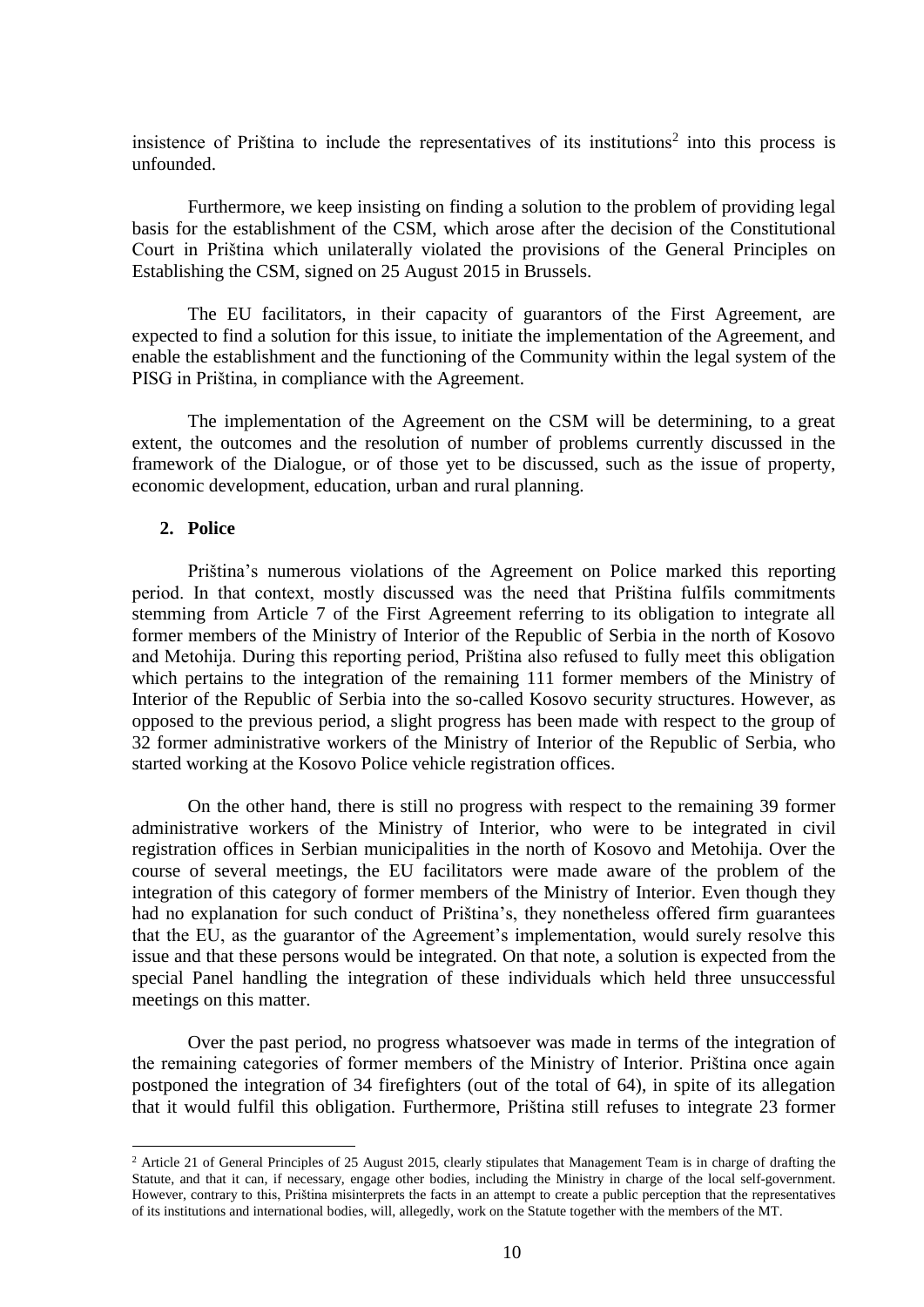officers of the MoI of the Republic of Serbia and 15 former members of the Food and Accommodation Directorate of the MoI of the Republic of Serbia. In that regard, Priština still maintains that said officers failed to obtain "security clearances" and that systematization of work posts in its institutions does not include the jobs which former members of the Food and Accommodation Directorate of the MoI of the Republic of Serbia could perform, explaining that private companies are hired for such services.

In this respect, our side underscored at the meeting with the EU facilitators, held on 7 March, that it could not accept such rationale, and requested that Article 7 of the Frist Agreement be implemented to the letter. Moreover, Belgrade representatives requested to be informed about the specific reasons due to which the said officers allegedly failed to obtain security clerance, but the EU facilitators refused to comply, justifying their refusal by sensitive nature of security checks. All this further indicates that alleged "transgressions" of these officers are of purely political nature, so our side will continue to insist on integration of said officers and said 15 individuals who worked at the Food and Accommodation Directorate of the MoI of the Republic of Serbia.

We note that Priština, same as in the previous period, has not harmonized its legislation on police in order to enable formal appointment of the Regional Commander of the Kosovo Police Regional Directorate – North (RDN). As a result, the Commander of the Directorate is still in the capacity of Acting Commander, and the conditions for his formal appointment will only be created upon establishment of the CSM pursuant to Point 9 of the First Agreement.

In addition, Priština intensified its practise of violating the Agreement on Police by exerting political pressure on the management of the Directorate, by making unilateral decisions on dismissals and appointments within the Directorate, by deploying police units in the north of Kosovo and Metohija without informing the Regional Commander, by maintaining in the north of Kosovo and Metohija police units comprising around or over 50% of Albanians, which is significantly disproportionate to the local ethnic population structure. Such dangerous practice has a large destabilizing potential, as substantiated in January 2017 when Priština deployed heavily armed special police units in the north of Kosovo and Metohija, without knowledge of the regional Commander, with the aim of intimidating local Serbs and provoking conflicts. Even though Priština's intention was averted owing to the sobriety of the Government of the Republic of Serbia, any replicated action of Priština in the future could result in unforeseen developments, potentially impossible to control and prevent from undermining the stability in the Province.

#### <span id="page-10-0"></span>**3. Judiciary**

**.** 

Following the completion of the final lists of candidates for the positions of judges and prosecutors and judicial administrative staff as the bases for integration within the judicial system of the PISG in Priština, $3$  in October 2016, the negotiations resumed in order to resolve the remaining contentious issues which were to facilitate a proper operation of judiciary in Kosovo and Metohija after the integration was completed. The negotiations primarily dealt with harmonizing the wording of documents that would govern the status and organizational

<sup>&</sup>lt;sup>3</sup> In the period from June through September 2016 public competition for the selection of judges, prosecutors and administrative personnel to be integrated in the justice system of the PIS in Priština was conducted. The final list of all candidates who were to assume positions agreed upon under the Agreement on Judiciary (48 positions for judges, 15 positions for prosecutors, and 149 positions for administrative personnel), was delivered to Belgrade.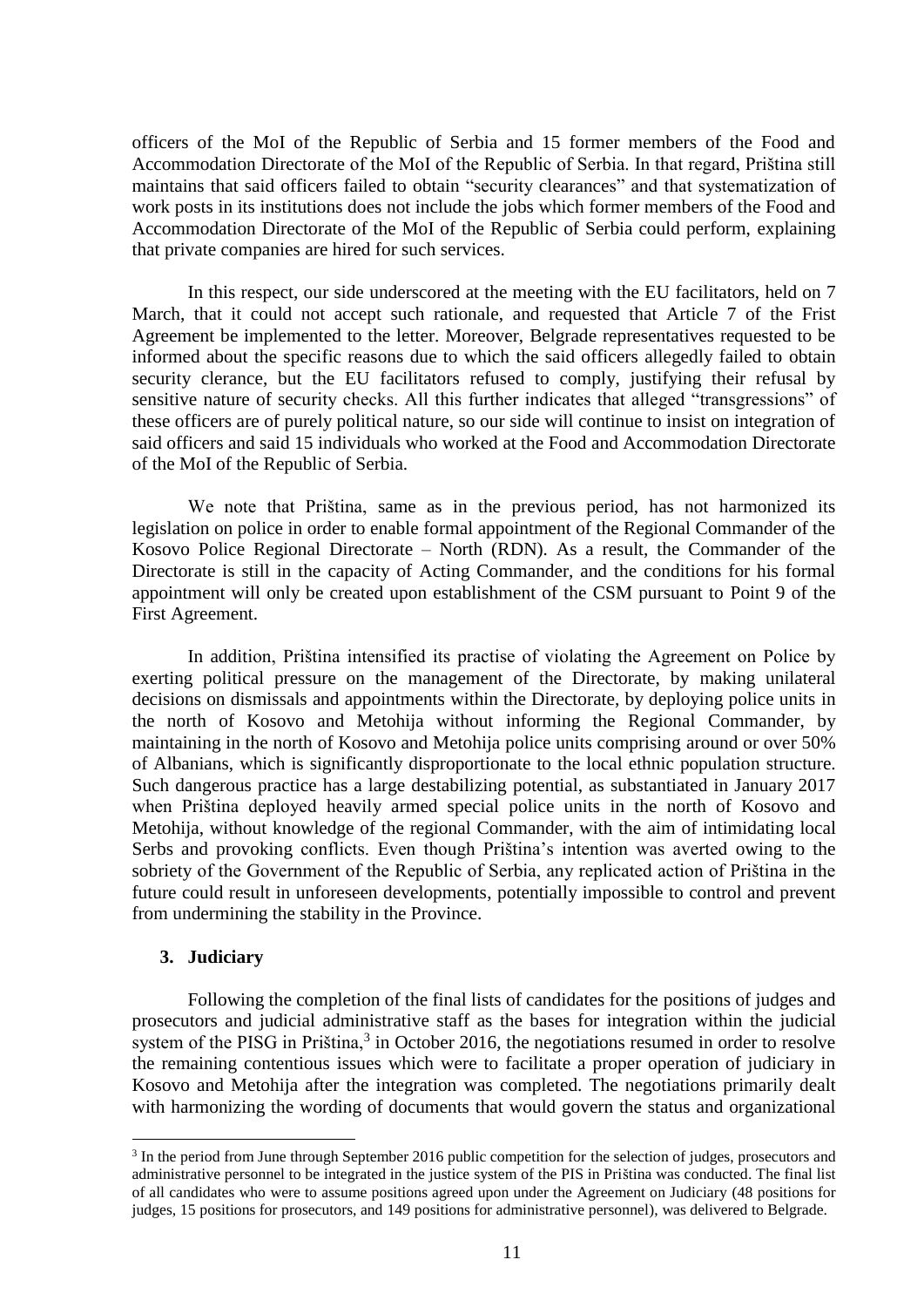issues of the Appellate Court Division in Kosovska Mitrovica, in line with Point 10 of the First Agreement, and the agreement on the implementation of ''*Validity appeal''*. 4

At the latest of a series of meetings in the second half of the year, held on 30 November 2016 in Brussels, the parties harmonized a document titled "Conclusions of EU facilitators on Justice", which defined all the elements for the completion of integration in the field of judiciary. This document provided for the principles of organization and operation of the Appellate Court Division in Mitrovica, which were to be included in the Annex to the Regulation on Internal Organization of Courts, which was to enter into force on December 7, 2016. It was further agreed that the so-called Kosovo\* Judicial Council, in parallel and no later than 9 December, should notify all relevant Kosovo institutions of the binding nature of *''Validity appeal''* document which provides for recognition and enforcement of decisions reached by the courts of the Republic of Serbia located in Kosovo and Metohija. It was also agreed that the list of the administrative personnel should become final on 7 December, after the decisions of the selection panel became final. Furthermore, the dynamics of integration of judges, prosecutors and administrative staff into the PISG in Priština was also agreed upon. On that not, it was agreed that the appointment of judges and prosecutors, as well as the integration of the administrative staff into the PISG in Priština be scheduled for 10 January 2017. This was also the day to mark the termination of employment within the system of the Republic of Serbia of persons to be integrated. The Conclusions set forth that the president of Mitrovica Basic Court and the head of the Appellate Court Division in Mitrovica should be appointed on 13 January, from among the integrated Serbian judges, and that integrated persons should be allowed to enter courthouses and prosecutors' offices on 16 January, after completing the necessary works to make the premises fit for the intended purpose.

After the agreement was reached, fulfilment of obligations continued in accordance with the agreed timelines and, in that respect, further activities were coordinated with the EU facilitators. The list of selected candidates together with the positions to be filled by judges, prosecutors, and administrative staff, became final on 7 December. On that same day, the Annex on Internal Organization of Courts entered into force, establishing the principles of organizing and functioning of the Appellate Division.

On December 9, the so-called Kosovo\* Judicial Council notified all relevant institutions of the obligation to enforce decisions reached by the courts which had operated within the system of the Republic of Serbia until 9 December 2016, in accordance with the *''Validity appeal''.* On the very same day, our side submitted the lists of judges, prosecutors and the administrative staff, whose employment and payment of salaries within the system of the Republic of Serbia would terminate on the day of their appointment within the system of the PISG.

However, even though Belgrade had fulfilled all assumed obligation to the letter, shortly before the agreed integration date (10 January), at the request of the EU and upon the initiative of Priština, timelines set for the appointment of judges and prosecutors and the execution of supporting activities under jurisdiction of Priština were pushed back, without any explanation, suspending the entire process of implementation of the Agreement on Justice.

Belgrade demanded, on several occasions, to be provided with an explanation for such actions, but to no avail. It is expected that the new timeframes for signing employment

1

<sup>&</sup>lt;sup>4</sup> This document governs the recognition and enforcement of decisions reached by the courts of the Republic of Serbia in the territory of Kosovo and Metohija.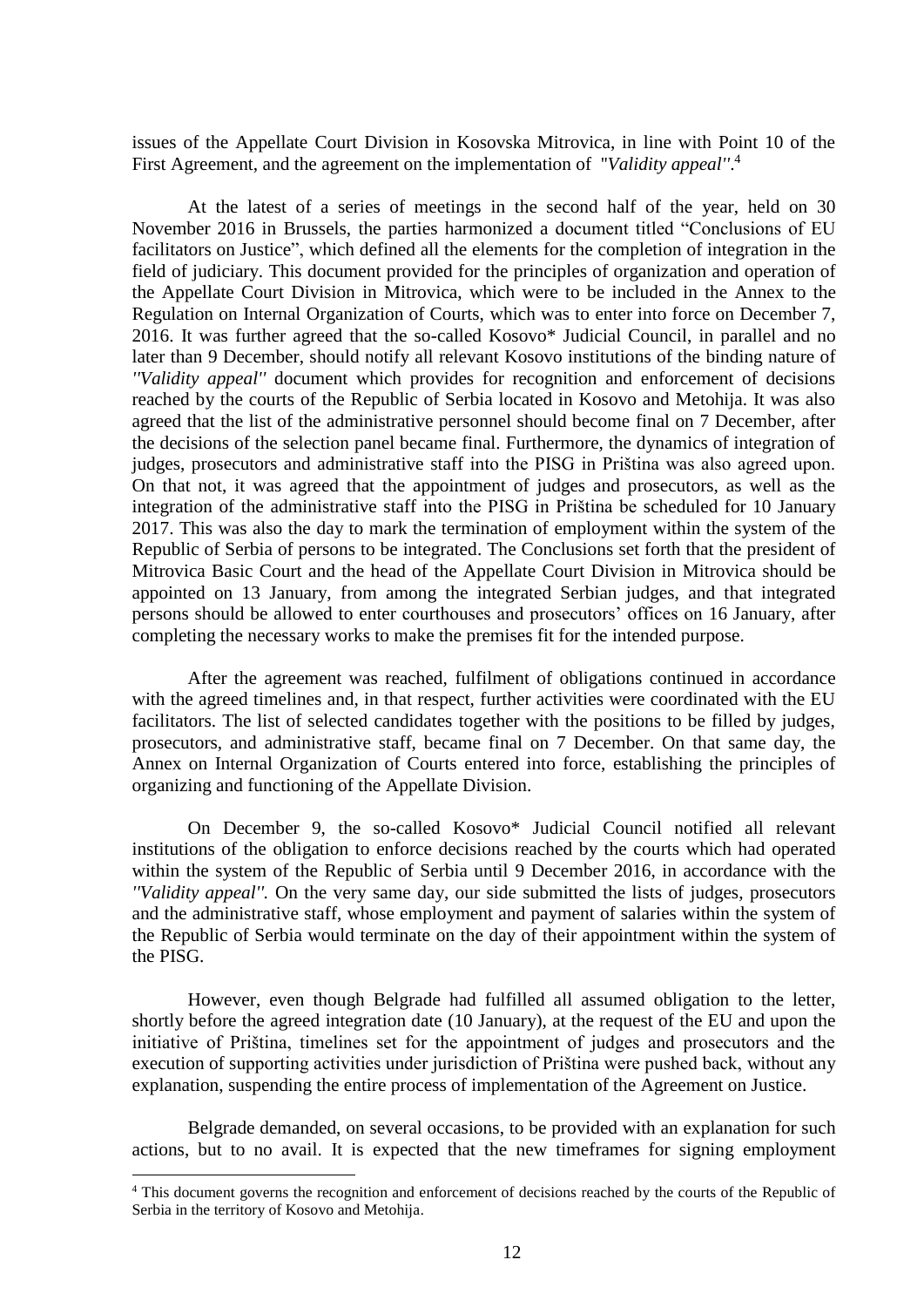contracts for administrative staff, and for appointment of judges and prosecutors in the socalled Priština system be harmonized in the coming period, which will ultimately allow for the completion of the implementation of the Agreement on Justice. To this end, it will be necessary that both the EU and Priština offer additional guarantees that the new timelines, yet to be agreed upon, would be observed, especially having in mind a resulting lack of trust developed on the part of persons to be integrated.

#### <span id="page-12-0"></span>**4. Energy**

-

The implementation of the Arrangement regarding Energy dated 8 September 2013 the Conclusion of the EU Facilitator on the Implementation of the 2013 Energy Agreement, dated 25 August 2015 is ongoing.

The key problem in the implementation of the Arrangement regarding Energy is Priština's failure to establish two Serbian companies, namely, "EPS trgovina" and "Elektrosever" in the north of the Province<sup>5</sup> and, thereafter, grant the companies the licences agreed. As a result, the Connection Agreement (*CA*) 6 between *EMS* and *KOSTT* within the organization of the European Network of Transmission System Operators for Electricity *(ENTSO-E),* has not yet entered into force.<sup>7</sup>

Since June 2016, strongly backed by the European Union and the Energy Community, Priština has been trying to initiate the procedure for amending Article 16 of the *СА*, in order to make the *КОSТТ* a separate control area without fulfilling the conditions*.* In a number of meetings and in written communication as well, our side has repeatedly alerted EU officials that Priština's approach was an attempt to unilateral resolve the energy issue, outside the scope of the Dialogue, and requested from the EU to ensure consistent implementation of the Arrangements. Primarily owing to efforts invested by the representatives of "Elektromreža Srbije" to identify mutually acceptable solutions for energy issue within the European Network of Transmission System Operators for Electricity (*ENTSO-E*), *status quo* was maintained until the end of 2016.

In early 2017, Priština continued to exert pressure within *ENTSO-E* with a view to concluding a new *Connection Agreement* which would not contain the conditioning clause. Belgrade has taken a series of measures to prevent Priština's intention to evade its obligation, contrary to the agreements reached, to register Serbian companies and enable their operation in the north of Kosovo and Metohija. Furthermore, the representatives of Belgrade have on several occasions raised objections with the EU facilitators, urging them to bring the talks aimed at reaching the solution back within the framework of the Dialogue between Belgrade and Priština, as the only framework that makes it possible to attain mutually acceptable solutions. In a bid to reach the solution in accordance with the Agreement, Belgrade - for the fourth time – initiated the procedure of preparing documentation for registering the companies in the north of Kosovo and Metohija, duly notifying the EU facilitators thereof.

<sup>&</sup>lt;sup>5</sup> In March 2016, for the third time in a row, Priština refused to register these companies in the so-called Kosovo Agency for Business Registration (KABR), allegedly due to the companies' terminology which, as it claims, is not in line with the status-neutral format of negotiations.

<sup>6</sup> The *Connection Agreement* was signed by *EMS* and *KOSTT* on October 1, 2015 within the framework of the *ENTSO-E*, and by other members to the *ENTSO-E* in December 2015.

<sup>7</sup> Article 16 of this Agreement stipulates that "Elektrosever" Company must first obtain the license for supplying electricity and become operational, and thereupon the KOSTT may become a separate controlled area.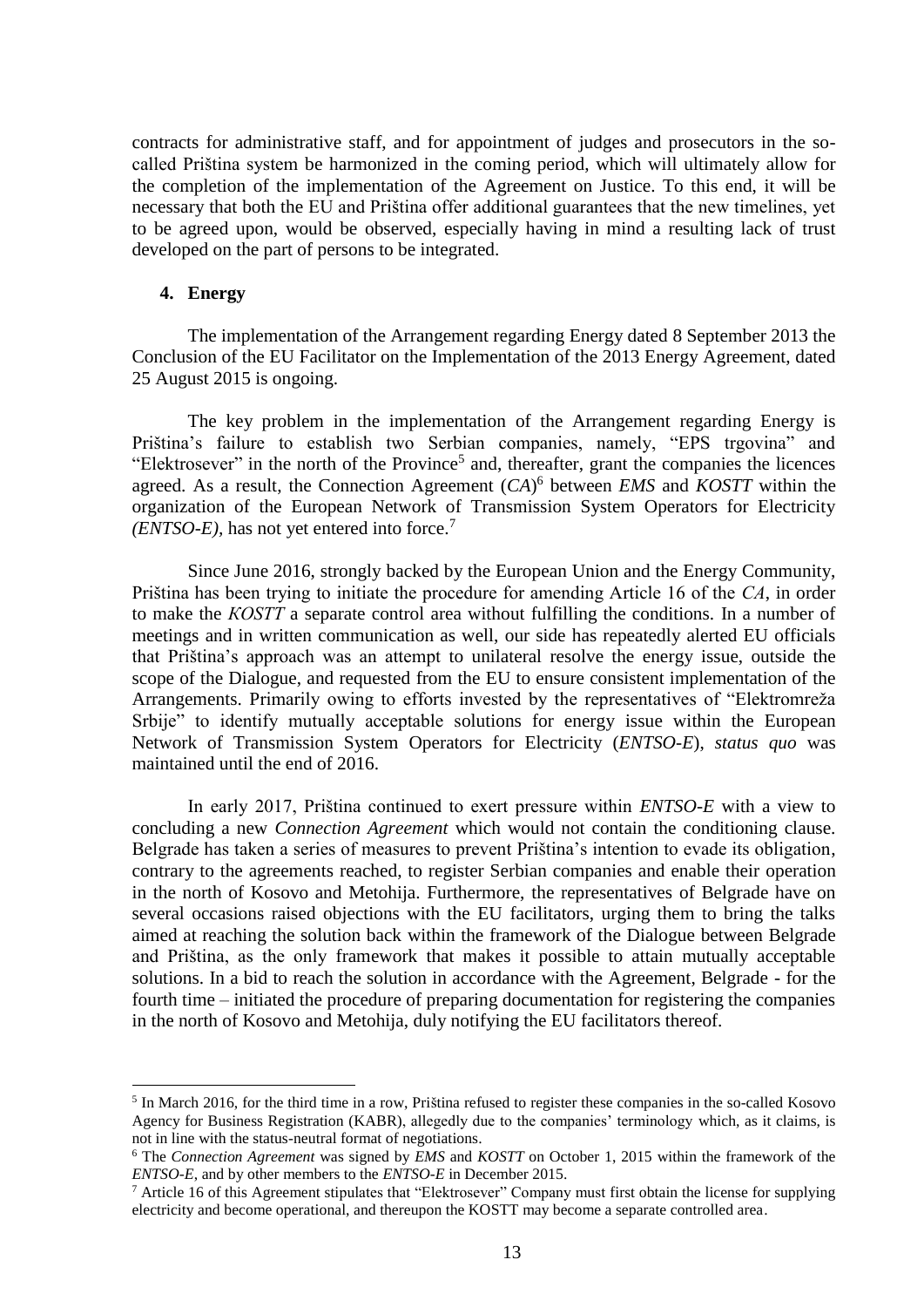It is expected that, in the coming period, the EU facilitators undertake necessary measures to bring back energy-related issues within the framework of the Dialogue, and to identify adequate solution for registering the companies and granting them the relevant licenses. This would prevent undermining of stability of supply for Serbian consumers in Kosovo and Metohija and would facilitate the full implementation of both the Arrangement and the Conclusions.

#### <span id="page-13-0"></span>**5. Telecommunications**

The work on harmonizing the Conclusions of EU facilitators continued in October, in order to identify solutions for two vital issues – transfer of assets, and allocation of frequencies and base stations locations to the "mts" d.o.o.

As to the transfer of property, continuously obstructed by Priština, Belgrade based all its positions on the provisions of Points 3.5 and 4.4 of the Action Plan, which provided for the transfer of the entire property of the parent company to the "mts" d.o.o., as ownership rights.

Concerning the allocation of frequencies to the "mts" d.o.o., the key problem was the fact that Priština had intended to allocate to it a scope of frequencies insufficient for its sustainable operation, and this was actively argued by our side.

In terms of allocating locations for the base stations, representatives of Belgrade kept reminding EU facilitators of Point 4.0 of the Action Plan, which set forth that "mts" d.o.o. was obligated to provide the same level of services to all of its current customers in Kosovo and Metohija, by using the existing infrastructure. Therefore, our side has constantly insisted that the company should be allocated more than 22 locations, and this was persistently opposed by Priština.

The Conclusions of EU facilitators were finally harmonized on 13 November 2016. Pursuant to the Conclusions, the "mts" d.o.o. was granted additional 8 locations south of River Ibar, in addition to 22 already active locations. Furthermore, the customers of "mts" d.o.o. were allowed to continue using their existing telephone numbers during the two-year migration period. In addition, the provisions of the Conclusions allow "mts" d.o.o. to continue useing the so-called *core* elements and *IT* subsystems, located in Central Serbia, for the period of 17 months for fixed telephony and, for mobile telephony, until temporary authorisation expires. In line with the Agreement, all of the assets were transferred to *mts* doo without customs fees, taxes or charges and the transferred assets were registered as an increase of capital of the company, while the registration of all immovable property in the cadaster is underway. The process of property transfer was completed only upon insistence and urging of our side, since Priština once again tried to evade the agreed.

With a view to specifying the agreed provisions of the Conclusions, on 18 November, 2016 the Addendum to the Conclusions was adopted. This document regulates the sheme of the remaining 8 locations for base stations, with precisely set coordinates and allocated frequencies.

It is also worth noting the arrangement agreed upon under this document, namely, that the new company would also establish its base stations outside the north of Kosovo and Metohija, as follows: in Kamenica, Vrbovac, Ranilug, Šilovo, Donja Budriga, Štrpce, Brezovica, and Gračanica. Granting the above locations to the "mts" d.o.o. enabled the mobile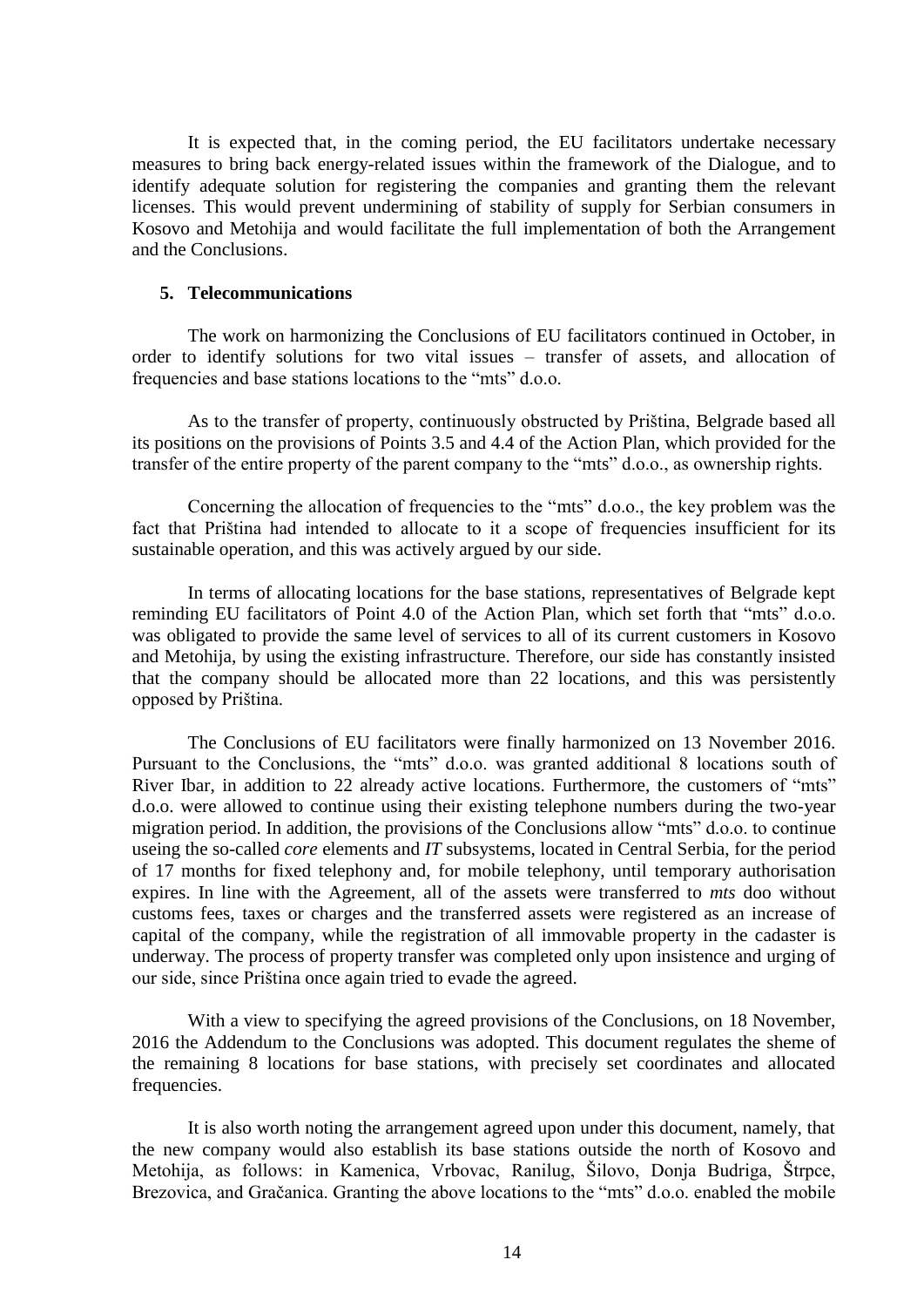telephony signal and the use of 2G, 3G and 4G technology for the Serbian population living outside the north of Kosovo and Metohija.

In November 2016 began the work on harmonizing licenses for both fixed and mobile telephony, which were to be granted to the "mts" d.o.o. Having been harmonized, licenses officially entered into force on 15 December 2016. On that same day, with the consent of the Republic of Serbia, Priština was awarded the three-digit dialling code for the geographic area.

With a view to implementing the agreed, representatives of "Telekom" began taking necessary activities on the ground. Accordingly, the residents of Štrpce and Brezovica received the signal of "mts" mobile telephony on Christmas Eve, for the first time since 1999, and, in late March, base stations at the locations in Ranilug, Vrbovac and Kamenica were activated. The efforts aimed at establishing a functional and viable "mts" company in Kosovo and Metohija are underway.

#### <span id="page-14-0"></span>**6. European integrations**

Over the previous period, Belgrade was fully committed to the normalization of its relations with the PISG in Priština, which the European Commission acknowledged in its report on the progress of the Republic of Serbia in joining the EU of 11 November 2016.<sup>8</sup>

In its chapter on normalization of relations between Belgrade and Priština, the reports states that progress has been made in the implementation of the agreements reached in the Dialogue and calls upon Belgrade to make further efforts to contribute to the establishment of circumstances conducive to the normalization of relations between Belgrade and Priština. Furthermore, the report underlines the correlation between the success of the Dialogue and further advancement of the Republic of Serbia in becoming a full member of the EU.

As a result of the positive report of the European Commission and the progress made in the Dialogue, the Republic of Serbia opened four chapters in the previous period in intergovernmental conferences. More specifically, Chapter 5 – Public procurement and Chapter  $25$  – Science and research<sup>9</sup> were opened at the EU-Serbia Intergovernmental Conference held on 13 December 2016 in Brussels, In addition, Chapter 20 - Enterprise and industrial policy and Chapter 26 – Education and culture were opened at the Intergovernmental Conference held on 27 February 2017.<sup>10</sup>

In pursuing its EU path, Belgrade remains committed to discharging the obligations assumed in the Dialogue and is prepared to make further efforts to achieve new agreements aimed at the normalization of its relations with Priština.

**.** 

<sup>8</sup> Serbia 2016 Report, European Commission, 9 November 2016, https://ec.europa.eu/neighbourhoodenlargement/sites/near/files/pdf/key\_documents/2016/20161109\_report\_serbia.pdf.

<sup>&</sup>lt;sup>9</sup> Chapter 25 was immediately closed.

<sup>&</sup>lt;sup>10</sup> Chapter 26 was opened and provisionally closed in parallel.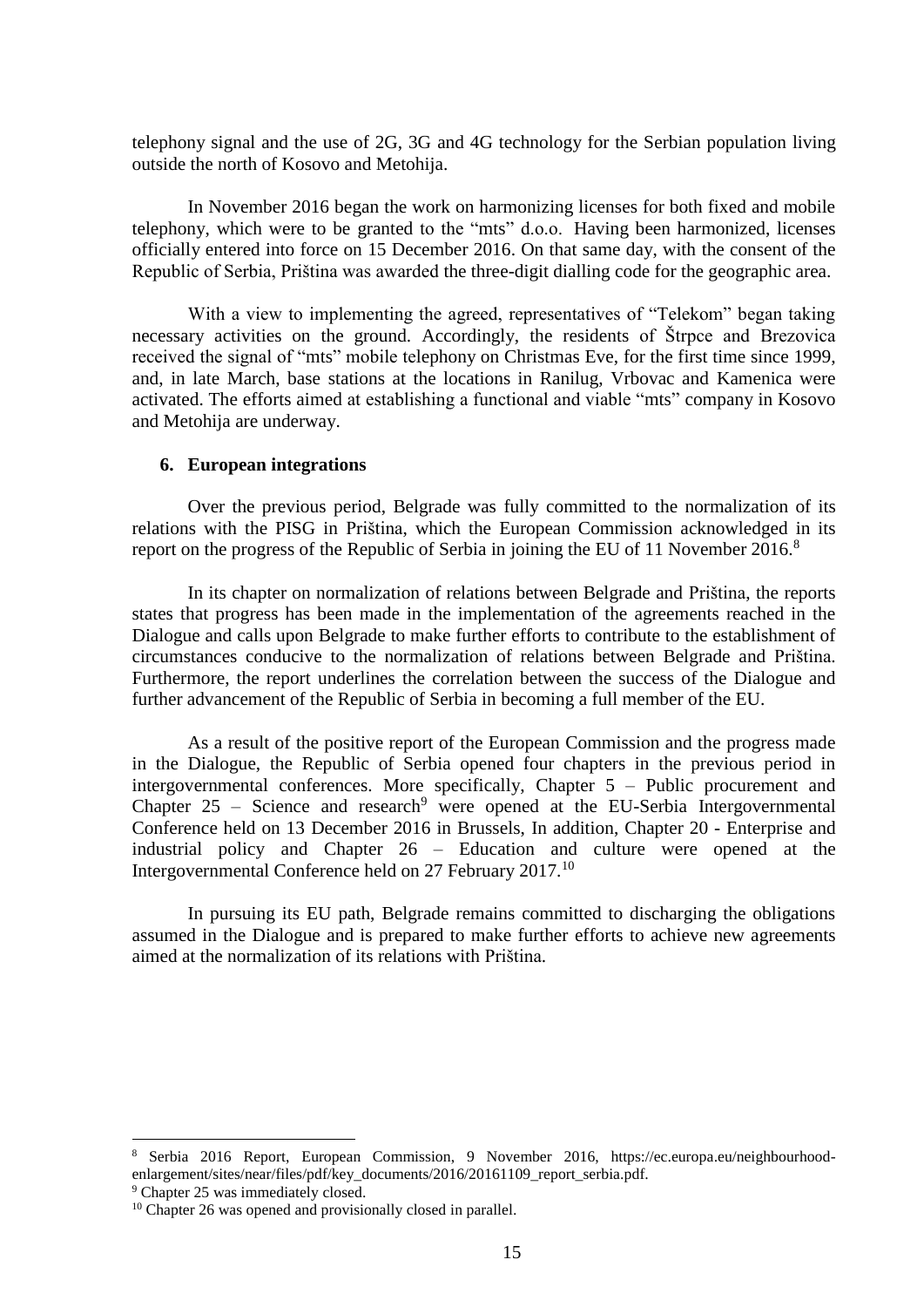#### **D) Obligations stemming from technical agreements**

#### <span id="page-15-0"></span>**1. Cadastre**

Implementation of the 2011 Agreement on Cadastre saw no progress during the reporting period.<sup>11</sup>

Priština and the EU still maintain the position that all bodies provided for by the Agreement, apart from the Tripartite Implementation Group (TIG), should operate within the so-called Kosovo legal system and that the Agreement must be implemented by way of the so-called Law on the Property Comparison and Verification Agency Priština, adopted in June 2016 by Priština, defying all the procedures and the opposition of Belgrade and the Serb List.<sup>12</sup> Belgrade repeatedly brought to the attention of the EU facilitators the reasons why the said Law is in contravention of the Agreement and therefore constitutes an unacceptable solution for its implementation. In reference to that, it has been underscored on several occasions that the bodies established pursuant to the said Law, bodies which include no representatives of the Serbs, must not be vested with the decision making competences on the property rights of the citizens of the Republic of Serbia and of the Serbian Orthodox Church, since that would pave the way for legalizing the property seized from the Serbs from Kosovo and Metohija.

In early 2017 the so-called Property Comparison and Verification Agency, which was established pursuant to the aforementioned Law, posted on its web page that it had been formed as the successor of the so-called Kosovo Property Agency and that it was mandated with "comparing and resolving discrepancies between the original pre-June 1999 cadastral records removed from Kosovo by Serbian authorities and the present day cadastral records in the Republic of Kosovo with respect to private property... and resolving claims involving private immovable property…".

Regardless of that, our party maintains its firm position that the Agreement must be implemented as agreed, and that the scanned cadastral records would not be handed over to the EU Special Representative until all three parties come to an understanding on this issue,<sup>13</sup> as well as that it will insist with the EU on the resumption of the dialogue on the consistent implementation of this Agreement.

#### <span id="page-15-1"></span>**2. Civil registry books**

-

During the reporting period, certain problems emerged related to the implementation of the Agreement on Civil Registry Books. More specifically, over the previous period, Priština has, contrary to the Agreement, refused to hand over to the competent services the registers (or copies thereof) with the personal data of the citizens from the northern part of

<sup>&</sup>lt;sup>11</sup> The last meeting on the implementation of the Agreement on Cadastre was held on 26 May 2016 in Brussels. On that occasion, Belgrade presented detailed proposals with respect to methodology and methods of operation, establishment and functioning, structure and seat of all the bodies provided for under the Agreement. Although it was agreed he talks on this issue have not been resumed to this day.

<sup>&</sup>lt;sup>12</sup> The request of the Serb List for reviewing the constitutionality of the procedure of enactment of this Law was rejected by the so-called Kosovo Constitutional Court as well.

<sup>&</sup>lt;sup>13</sup> The Agreement stipulated that the Republic of Serbia should hand over to the EU Special Representative digitized cadastral records relocated from Kosovo and Metohija in 1999. Already in March 2016, the Republic of Serbia completed the digitization of the said cadastral documents.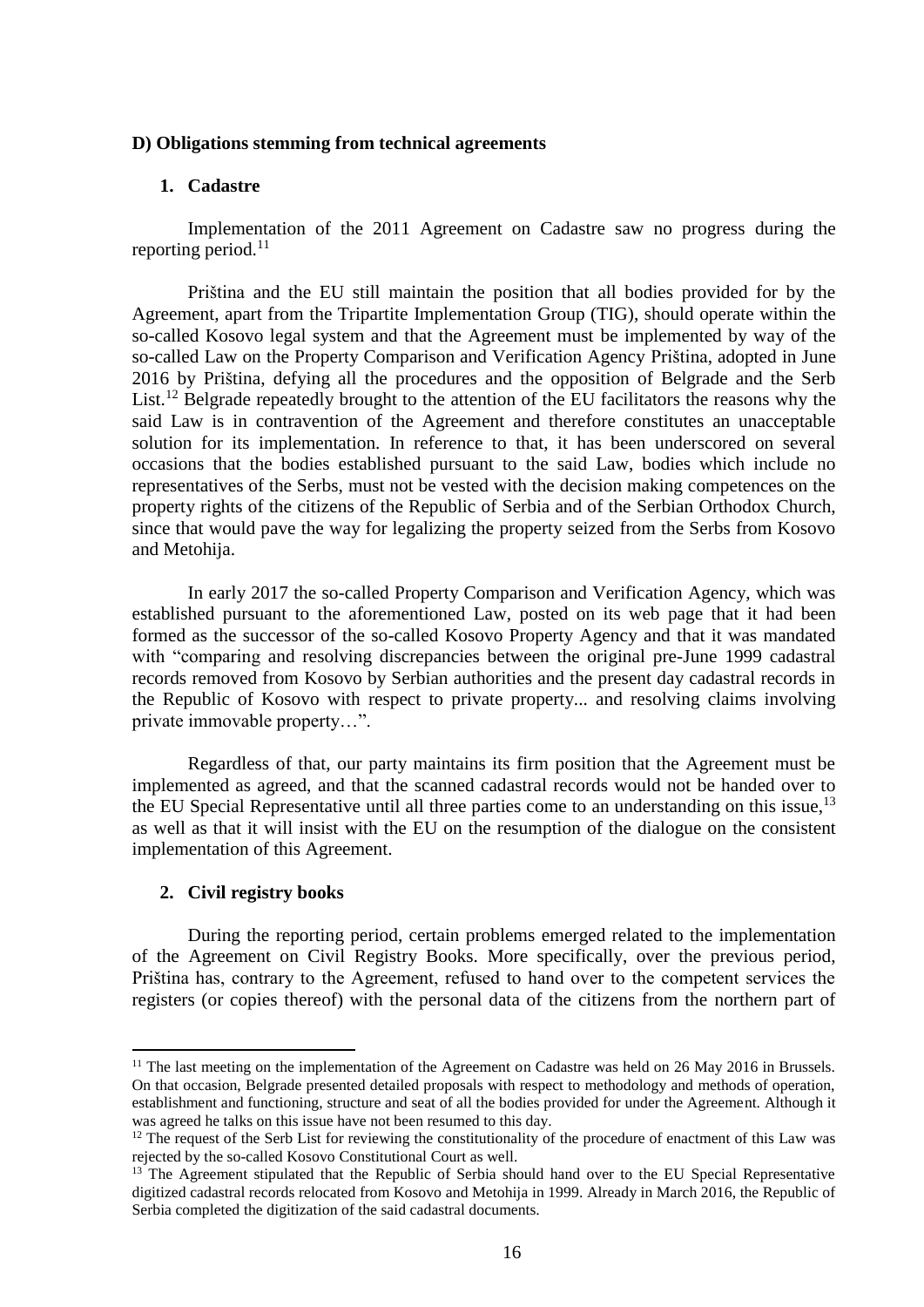Mitrovica, preventing the citizens from obtaining their personal documents in their competent Civil Registry in the northern part of Mitrovica.<sup>14</sup>

Belgrade pointed out to the EU facilitators that it has fulfilled all its obligations assumed under this Agreement, and that the same should be required from Priština. Accordingly, it is necessary that the EU find a suitable solution in the coming period to enable the citizens of the northern part of Mitrovica to exercise their rights in their competent registry offices.

#### <span id="page-16-0"></span>**3. Customs stamp**

The Agreement on Customs Stamp has been fully implemented. Solutions specified under this Agreement are used in all documents related to the movement of goods (veterinary certificates, phytosanitary certificates, etc.).

#### <span id="page-16-1"></span>**4. University diplomas**

-

During this reporting period, discussions in the framework of the Dialogue between Belgrade and Priština on implementing the 2011 Agreement on Mutual Recognition of Diplomas and the Conclusions and the 2016 Operational Conclusions of the Working Group reduced in intensity.

Same as in the previous period, the main problem regarding this issue referred to the recognition of diplomas issued by the University of Priština, temporarily seated in Kosovska Mitrovica (UPKM). Namely, despite the fact that the Agreement and the related Conclusions clearly stipulated that they would be applied to the diplomas of all accredited universities of both parties,<sup>15</sup> Priština is still trying to exclude this University from their scope of application, justifying it with a legally unsupported explanation that the Agreement does not refer to the universities which, according to their interpretation, operate illegally in Kosovo and Metohija, representing "parallel institutions". The EU endorsed this position of the PISG in Priština, stating that Priština had enacted special regulation governing the recognition of the diplomas of the UPKM and that the Agreement did not apply to this University.<sup>16</sup> Accordingly, the EU facilitators gave political instructions to the Implementation Partner for university diplomas, NGO *SPARK*, not to accept recognition requests for the diplomas issued by the UPKM.

During the discussions on the said problem, Belgrade has repeated several times that the Agreement and the Conclusions explicitly set forth that they are to be applied to the diplomas of all accredited universities and programs of both parties, that the UPKM was on the list of accredited universities of the Republic of Serbia, that it is an internationally recognized University which cooperates successfully with other universities in Europe within various EU projects, hence it is unclear on what legal grounds does the EU form such position. Furthermore, it has been pointed out that the regulation adopted by the PISG in

<sup>&</sup>lt;sup>14</sup> The citizens of northern part of Mitrovica have been sent to the southern part of Mitrovica to obtain their birth certificates.

<sup>&</sup>lt;sup>15</sup> UPKM is one of the 18 accredited universities of the Republic of Serbia.

<sup>&</sup>lt;sup>16</sup> With the intention of legally regulating this issue, the PISG in Priština, in cooperation with the Norwegian Embassy in Priština and the Delegation of the EU in Priština, enacted a Regulation in early 2016 stipulating that certificates will be issued for the diplomas of the UPKM which could be used for the purpose of empolyment in the PISG in Priština, in contravention of the Agreement. The Regulation has numerous discriminatory provisions, on the grounds of which the representatives of the Offices have repeatedly complained to the EU facilitators, with no success.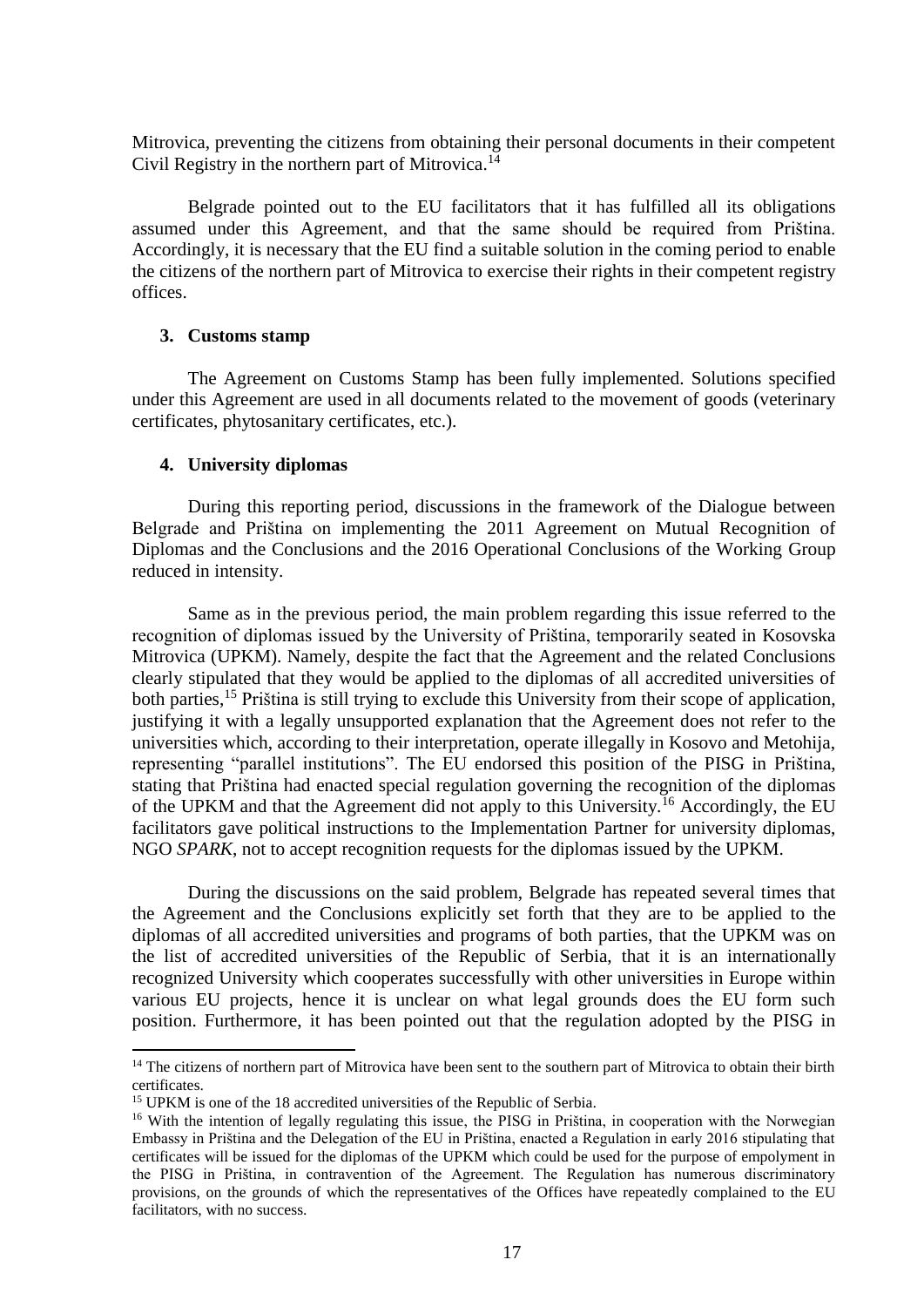Priština governing the status of the diplomas of the UPKM was unacceptable and that it had numerous flaws, which had been pointed out on several occasions.

During the discussions, Belgrade once again requested information on 13 requests for the recognition of the diplomas certified by the European University Association (EUA) filed to the competent bodies of the PISG of Priština until 2004, which have never been decided on. The representatives of the EU and Priština once again had no answer to this, and, according to the unofficial information we obtained, the 13 requests "got lost" at the so-called Ministry of Education in Priština.

As for the recognition of diplomas for the pre-university education level, no progress has been made in the previous period. Namely, even though it was agreed under the Conclusions that these diplomas be certified by the Implementation Partner (IP) for preuniversity education level diplomas, which was to be appointed by the EU, it never happened. The EU facilitators informed that this process could not be completed due to the lack of funds, hence the implementation of this part of the Agreement has been postponed until further notice.

It is expected, in the coming period, that the said issues be further discussed and the implementation of the Agreement resumed.

#### <span id="page-17-0"></span>**5. Freedom of movement**

1

The freedom of movement regime continued to evolve in line with the 2011 Agreement on Freedom of Movement. The Agreement is still applied at six common crossing points and the following border crossings: Preševo, Gradina, Batrovci, Šid, Kelebija, Horgoš, Belgrade Airport and Niš Airport.

After reaching the Arrangements concerning finalization of implementation of the Agreement on Freedom of Movement – Brussels, 14 September 2016 (the Arrangements), Belgrade discharged its part of the obligations by mid-November, but the implementation of the solutions agreed was postponed at Priština's request and due to its lack of willingness to discharge the obligations assumed, within the agreed timeframes.

The new regime for vehicles of both parties crossing the administrative line – the "sticker regime"<sup>17</sup> did not become effective on 15 November as envisaged by the Arrangements. On its part, Belgrade resolved all legal and technical issues related to the implementation of this regime within the agreed deadline. Priština, however, asked for the delay twice, and then refused to discuss the starting date of implementing the sticker regime.

Moreover, in November Priština stopped issuing "KS" license plates, thereby violating both the Agreement on Freedom of Movement and the Arrangements and seriously threatened the right of Serbs from Kosovo and Metohija to freedom of movement, preventing them from registering their vehicles to status neutral license plates.<sup>18</sup> After Belgrade had insisted on

<sup>&</sup>lt;sup>17</sup> The "sticker regime" provides for the relevant parts of the license plates on both parties' vehicles to be covered with two white stickers when the vehicles cross the administrative line. Furthermore, the parties agreed that the sticker regime would become effective as of 15 November 2016, and that it would not apply to vehicles with Serbian license plates from Kosovo and Metohija.

<sup>&</sup>lt;sup>18</sup> Under the Arrangements, Priština was obliged to adopt the Decision on extending the validity of "KS" license plates for additional five years.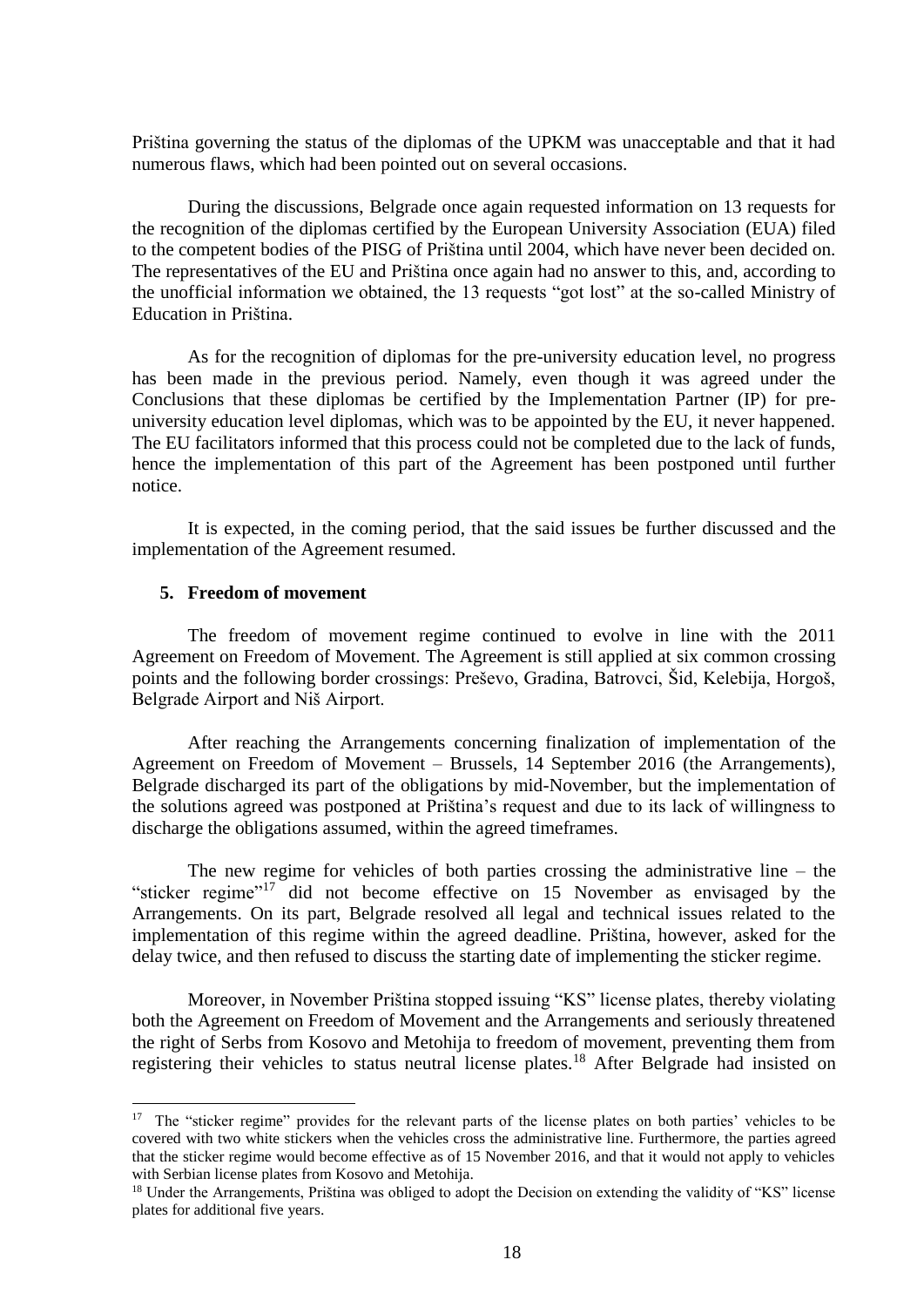resolving this issue as soon as possible, it was in March 2017 when the vehicle owners were allowed to register their vehicles with "KS" license plates.

Given the circumstances, the re-registration of vehicles with the license plates issued by the Republic of Serbia to the license plates issued by the Provisional Institutions of Self-Government in Priština, provided for by the Arrangements, did not start on 15 January, as agreed, and the new date was not even discussed thereafter.

As for the issue of re-registering 1,239 vehicles from Kosovo Morava Region with provisional (RP) license plates, over the previous period Belgrade took all necessary actions to find a solution to this problem. At a meeting held on 7 March the representative of EULEX informed us that the owners of the said vehicles would be allowed to re-register their vehicles to "KS" license plates as of 15 March 2017. Nevertheless, this has not happened yet.

It is expected that the discussions on harmonizing the new date for the implementation of the Arrangements and resolving other contentious issues would be resumed in the upcoming period.

With respect to the abuse of the freedom of movement right, the reporting period, same as the pervious one, saw a drastic reduction in the number of persons from Kosovo and Metohija trying to illegally cross the state border, so as to enter the European Union member states. Up to March 2017, there were 119 recorded cases of persons from the AP of Kosovo and Metohija attempting to cross the state border illegally.

#### <span id="page-18-0"></span>**6. Regional representation**

1

In the field of regional cooperation, the key priorities of Belgrade in the previous period have been the consolidation of stability and cooperation in the region of the Western Balkans. Belgrade has adopted an active and constructive approach on the issue of regional cooperation with the aim of overcoming the existing problems and preventing the escalation of the new ones. Accordingly, the Arrangement on Regional Representation and Cooperation reached on 24 February 2012 has been successfully implemented.

In accordance with the Agreement, Belgrade and Priština took part together in numerous regional initiatives and organizations during this reporting period. We particularly point out the cooperation within the Central European Free Trade Agreement (CEFTA), Regional Cooperation Council (RCC), Migration, Asylum, Refugees Regional Initiative (MARRI), the Berlin Process, Western Balkans Fund,<sup>19</sup> Western Balkans Six, Regional Youth Cooperation Office, US-Adriatic Charter (A5), Centre for Security Cooperation (RACVIAC) and other. Also, during the reporting period, Belgrade has adopted a constructive approach with respect to the participation of the representatives of Priština in the managerial bodies of various organizations and initiatives.

In the upcoming period, Belgrade will continue to contribute to regional stability and to advancing regional relations in the region and will remain committed to observance of the provisions stipulated under this Agreement and further normalization of relations.

<sup>&</sup>lt;sup>19</sup> During its autumn sessions, on 10 November 2016, the Parliament of the Republic of Serbia adopted the Law on Ratification of the Agreement on the Establishment of the Western Balkans Fund, along with the Western Balkans Fund Statute.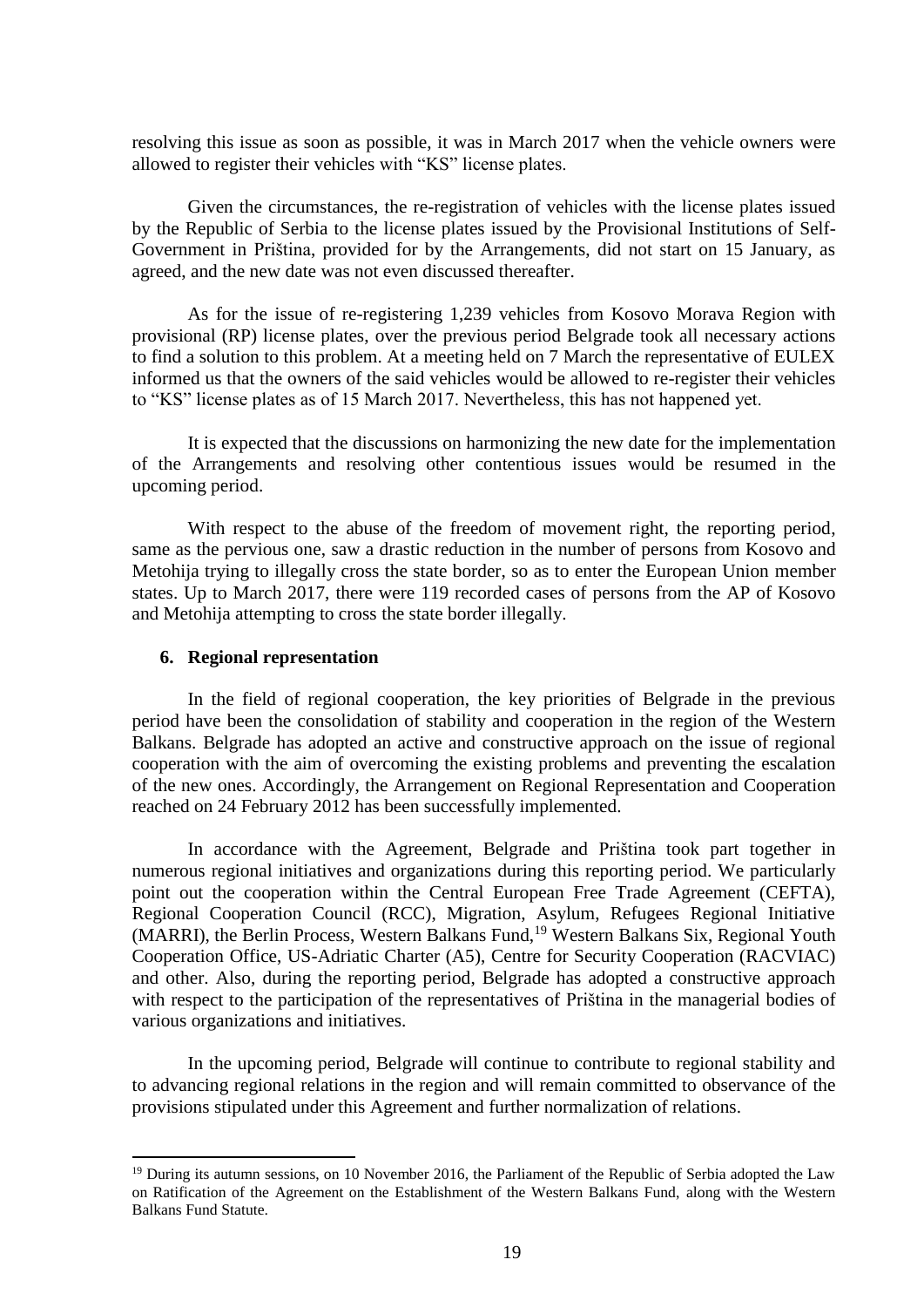#### <span id="page-19-0"></span>**7. Integrated Boundary Management (***IBM***)**

The Republic of Serbia fully observes the agreed Conclusions on the *IBM* and the Technical Protocol on the *IBM* Implementation.

The functioning of all six common crossing points (CCPs) is successful. The Republic of Serbia is undertaking all necessary measures to enable functioning of all crossing points and to increase the efficiency of the associated services.

During the reporting period, several meetings were held to discuss current projects and challenges. On 14 November 2016, a meeting with the EU facilitators was held in Belgrade where the representatives of Belgrade preliminary presented the state of play for each point of the agenda of the incoming IBM Implementation Group meeting. The IBM Implementation Group met on 17 November 2016 in Brussels and concluded that the implementation of the Agreement on *IBM* was ongoing without major issues, that numerous procedures envisaged by the Technical Protocol on the Implementation of IBM have been improved and that activities should continue towards that objective.

After that, the central-level meeting on IBM was held in Belgrade on 7 March 2016, where all issues pending from the previous meeting of the IBM Implementation Group were further considered. The issues discussed at this meeting can be divided in two groups:

- 1. Solving everyday issues in the field of customs, MoI, veterinary, plants, traffic and the services engaged in the crossing points, and
- 2. Establishment of new and reconstruction of the existing administrative crossings.

With regard to the first group, it was concluded that all issues were successfully resolved and that a visible progress was made regarding the following points:

- The procedure of issuing entry/exit document was further improved by the reaching the agreement on the sticker regime;
- Customs procedure was further improved by reaching the agreement that after two hours of customs system downtime, the officers should necessarily start to register the data manually and inform their competent services about it. It was also agreed that Vehicle Return Decisions be issued, with an explanation for vehicles with goods being returned to the customs area of the other party;
- SEED procedure was further improved by reaching the agreement that the meetings on this issue be held twice a year and that each party set up their "SEED team" which would stand ready to resolve current problems at all times;
- The agreed phytosanitary certificate is successfully implemented at all administrative crossing points where commercial transport takes place.<sup>20</sup>
- The milk and dairy product certificates and certificates for meat and meat products are currently being agreed, as well as goat and sheep certificate (which have not been agreed due to outbreak of the "lumpy skin disease" in the region in 2016);
- Infrastructural issues which existed at administrative crossings under the authority of the Republic of Serbia were resolved.<sup>21</sup>

**.** 

<sup>&</sup>lt;sup>20</sup> The administrative crossings where commercial transport takes place are as follows: Rudnica/Jarinje, Merdare and Kočulj/Bela Zemlja.

<sup>&</sup>lt;sup>21</sup> Three administrative crossings (common crossing points) fall under the authority of the Republic of Serbia: Rudnica/Jarinje, Končulj/Bela Zemlja and Depce/Mučibaba.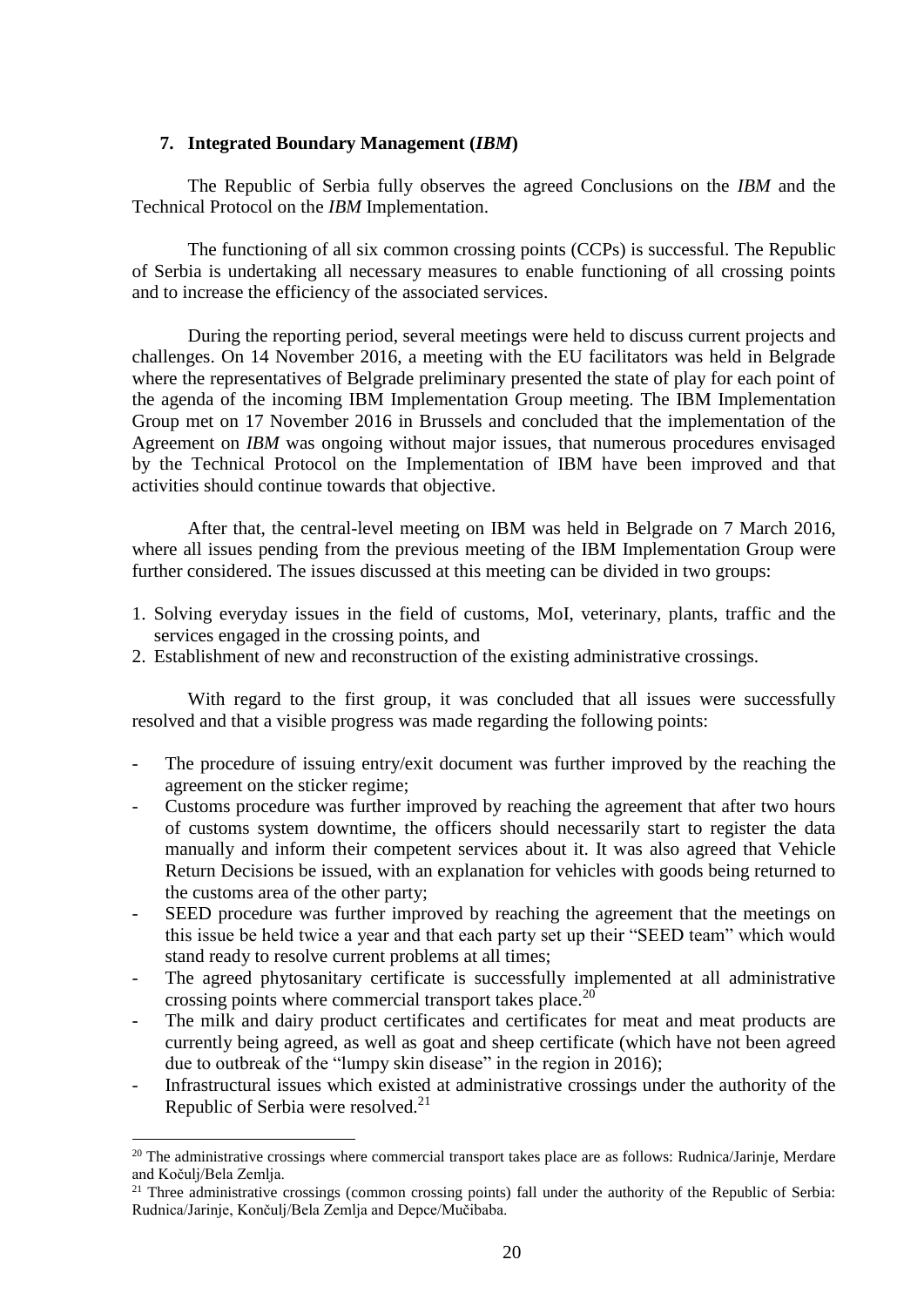As to the second group of points, it was concluded that certain progress has been made after delegating coordination and management at all administrative crossings from under the authority of the Republic of Serbia<sup>22</sup> to the Administration for Shared Services for the Republic Bodies.

On 7 March 2017, a meeting with the EU facilitators was held as well, where Belgrade party once again asked the EULEX to review its decision on withdrawing from CCPs Rudinca/Jarinje and Brnjak/Tabalije. Moreover, Belgrade gave a briefing on the state of affairs regarding the establishment of new crossings and the expansion and reconstruction of the existing ones.

Further talks on all abovementioned issues are to be held at the next meeting of the IBM Implementation group.

#### <span id="page-20-0"></span>**8. Official visits and Liaison Officers**

1

During this reporting period, the PISG in Priština continually violated the provisions of the Agreement on Official Visits, which hindered its implementation. The violation primarily refers to Point 3 of the agreement which provides for the simplified visits regime for one selected official of each party.<sup>23</sup>

More specifically, on several occasions and over long time periods, Priština has been denying entry to the Director of the Office for Kosovo and Metohija, Mr. Marko Đurić, thereby preventing Belgrade's Chief Negotiator from conducting regular activities aimed at the normalization of relations. Moreover, the PISG in Priština have been banning the highest officials of the Republic of Serbia from entering the AP of Kosovo and Metohija in the previous period and conditioning their visits. $24$ 

During the reporting period, the representatives of the Offices discussed with the EU facilitators on several occasions the violation of the Agreement by Priština. During those discussions our party expressed the expectation that the EU representatives would exert their authority of facilitators in the dialogue and exert pressure on the PISG in Priština to fully abide by the Agreement reached, which met the approval of the EU facilitators.

Continuous violation of the Agreement on the part of Priština reflected in the notably reduced number of official visits, when compared to the previous reporting period. From 1 October 2016 to 1 April 2017, only 11 visits were successfully conducted. Of that number, 9

 $22$  The Conclusion of the Government of the Republic of Serbia was adopted on April 27, 2016.

<sup>&</sup>lt;sup>23</sup> With a view to furthering the process of normalization of relations and more relaxed organization and conduct of official visits, it was agreed on 15 October 2015 to extend the Agreement by including a special provision enabling regular and simplified visit regime for one official of each party, for whom the parties will provide logistical information only in order to facilitate the preparation of the visits. The simplified regime for the official of Belgrade side refers to the Director of the Office for Kosovo and Metohija, Marko Đurić.

<sup>&</sup>lt;sup>24</sup> During the previous period, the PISG in Priština banned Serbian President Tomislav Nikolić from entering on Christmas Day on 7 January 2017. The Minister of Labor, Employment, Veteran and Social Affairs of the Republic of Serbia, Mr. Aleksandar Vulin, was banned entry on 30 January 2017, and finally, in contravention of the Agreement, Priština conditioned the visit of the Prime Minister of the Government of the Republic of Serbia on 29 March 2017. In preparation of those visits, Belgrade fully observed the procedures and rules provided for by the Agreement on Official Visits. Moreover, the decision made by the PISG in Priština on April 24, 2016, banning the state officials of the Republic of Serbia, the Minister of Interior, Nebojša Stefanović and the Minister of Defence, Zoran Đorđević from entering Kosovo and Metohija, is still in effect.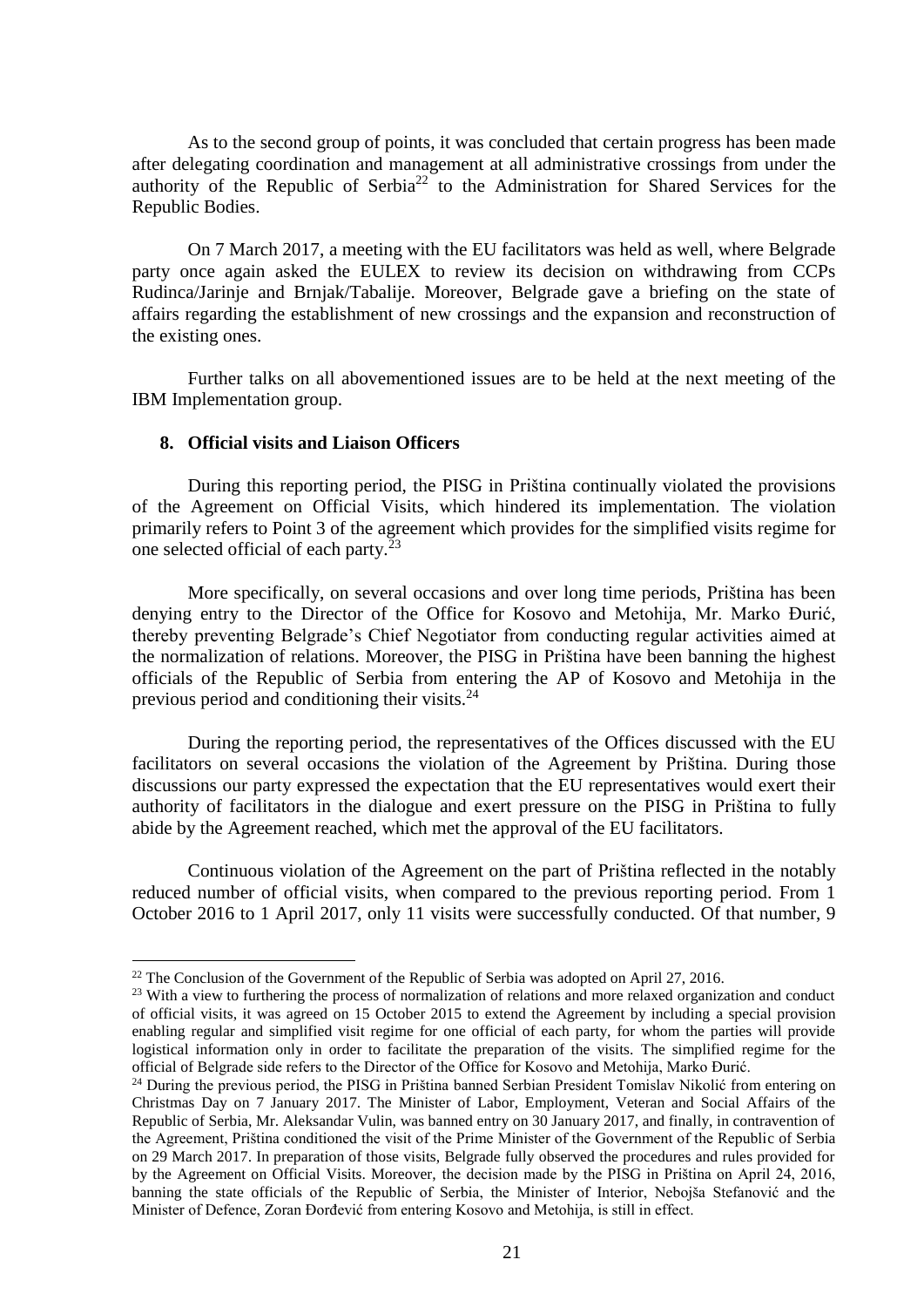visits were made by officials of the Government of the Republic of Serbia, while 2 visits were made by the representatives of PISG in Priština to Central Serbia.<sup>25</sup>

On the other hand, the system of liaison officers, established pursuant to the 2013 Conclusions, functioned successfully during the reporting period, both mutually and with the institutions and international missions deployed in Belgrade and Priština.

Liaison Officer was primarily engaged in communication with the representatives of the Delegation of the EU in Priština, EULEX Mission and other missions in the AP of Kosovo and Metohija, and the representatives of the PISG in Priština as well. We especially highlight the positive role of the Liaison Officer in preparations for the presidential election on 2 April 2017 in the AP of Kosovo and Metohija.

Another important aspect of the work of the Liaison Officer was his engagement in resolving everyday problems encountered by the citizens of the Autonomous Province of Kosovo and Metohija. This especially pertains to the problems involved in crossing the administrative line, personal documents, legal and property claims etc.

#### **E) Other topics**

**.** 

## <span id="page-21-0"></span>**1. Collection of customs duties**

The Republic of Serbia discharges all assumed obligations and collects all duties in accordance with the Agreement on Customs.

However, certain challenges are still present when it comes to collection of duties at CCP Rudnica/Jarinje and Brnjak/Tabalije for goods intended for consumers in the north Kosovo and Metohija. More specifically, the Priština administration implements a special procedure for determining the value of these goods by forwarding all documents from the crossing points to the headquarters in Priština via mail, where fees are calculated, and then charged at the crossing point. Because of this and other technical issues (the limited office hours of the Priština administration) frequent tailbacks occur at said CCPs, slowing down the flow of vehicles and goods. During the discussions, the EU facilitators were asked that the procedures be simplified and that the same procedures be implemented as in other crossings. In the upcoming period, efforts will be invested in finding appropriate solutions to these issues.

#### <span id="page-21-1"></span>**2. Development Fund for Northern Kosovo\***

Over the previous period as well, from collected funds of the Fund<sup>26</sup>, financing of specific project was continued, with the aim of supporting the socio-economic activities in the four municipalities in north of Kosovo and Metohija.

Accordingly, 21 projects have been approved, worth 7.5 million euros in total, out of which 2.9 million euros were allocated to the projects of Mitrovica North Municipality, 1.8

 $25$  During the previous reporting period, from April until October 2016, 62 visits were conducted pursuant to the Agreement on Official Visits during the reporting period. Of that number, 55 visits were made by officials of the Government of the Republic of Serbia, while seven visits were made by the representatives of PISG in Priština to Central Serbia.

<sup>&</sup>lt;sup>26</sup> By the end of March 2017, the Development Fund raised over 11.4 million euros.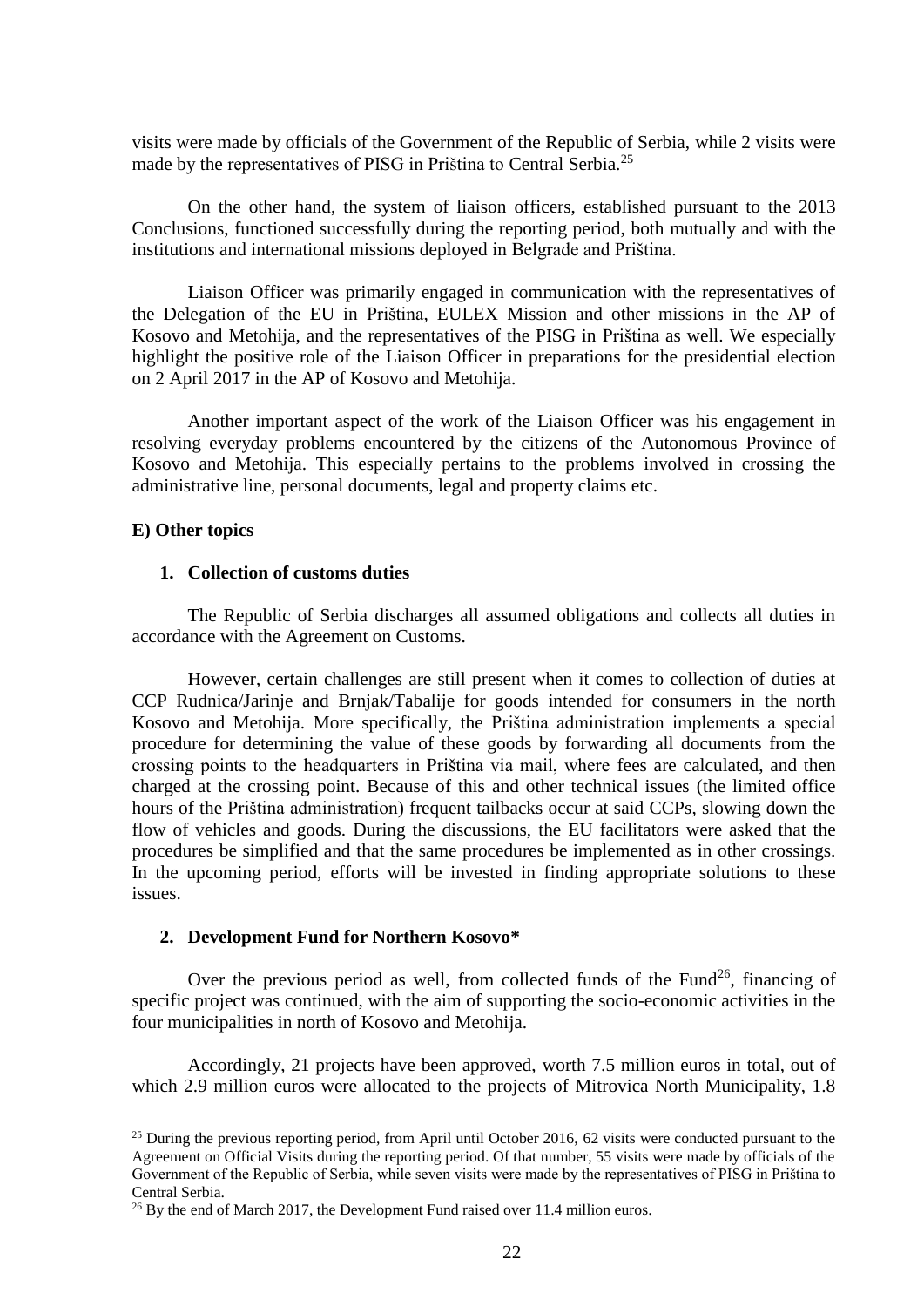million euros to the Municipality of Leposavić, 1.3 million euros to the Municipality of Zvečan and around1.5 million euros to the Municipality of Zubin Potok.

Of that number, 16 projects were intended for capital investments – public infrastructure (road construction and maintenance, building swimming pools, athletic tracks); 3 projects were intended to support and develop small and mid-sized enterprises and agriculture, whereas 2 projects were related to ecology and environment protection.

The Fund currently has around 4 million euros in its account. The Management Boars currently deliberates on 9 new proposed projects and will decide on it in the coming period.

During the previous reporting period (April-October 2016), there were certain concerns that the unspent funds would be returned to the treasury at the end of the fiscal year as a surplus, and not refunded to the municipalities as their own income. This, however, was not the outcome, and the unspent funds were refunded to the municipalities at the beginning of the new fiscal 2017, for continuing the approved projects.<sup>27</sup>

#### <span id="page-22-0"></span>**3. Vehicle insurance**

1

The Memorandum of Understanding in the field of vehicle insurance<sup>28</sup> was successfully implemented in the previous period as well, with certain minor problems.

The main problem in the implementation of this Agreement is still the problem of appointing correspondents. In fact, the so-called Kosovo Insurance Bureau (KIB) refuses claims by the Association of Serbian Insurers (UOS) for the appointment of correspondents for analysis, handling of claims and the compensation payment in the area of Kosovo and Metohija. This refusal on the part of the so-called KIB constitutes a direct violation of the provisions of the Memorandum, stipulating that each party shall be entitled to independently request correspondent nomination, while the other party shall accept the request automatically.<sup>29</sup> The refusal on the part of KIB, prevents insurance companies of both parties from establishing direct cooperation and protecting their interests.

Furthermore, no conditions have been provided yet for the establishment of the insurance policy electronic verification system at the administrative line, so insurance policies are still only visually inspected.<sup>30</sup>

It is expected that mutually acceptable solutions to all these issues be found in the upcoming period.

 $27$  Serbian representative from the Fund Management Board confirmed that there were no irregularities in the said procedure.

<sup>&</sup>lt;sup>28</sup> The Memorandum enables mutual recognition of insurance policies for all vehicles entering into Serbia Proper from Kosovo and Metohija, and vice versa. The Memorandum was signed on 23 June 2015, between the Association of Serbian Insurers (UOS) and the so-called Kosovo Insurance Bureau (KIB), and entered into force on 12 August 2015.

<sup>29</sup> The request of *UNIQA Insurance* to nominate its subsidiary *Sigal UNIQA* as its correspondent in Kosovo and Metohija was rejected first, and the request of *SAVA Insurance* to nominate its subsidiary *Illyria Life* as its correspondent in Kosovo and Metohija was rejected next*.* 

<sup>&</sup>lt;sup>30</sup> The insurance policy electronic verification system would ensure a greater security in compensation of damage, and a reduced opportunity for vehicle smuggling.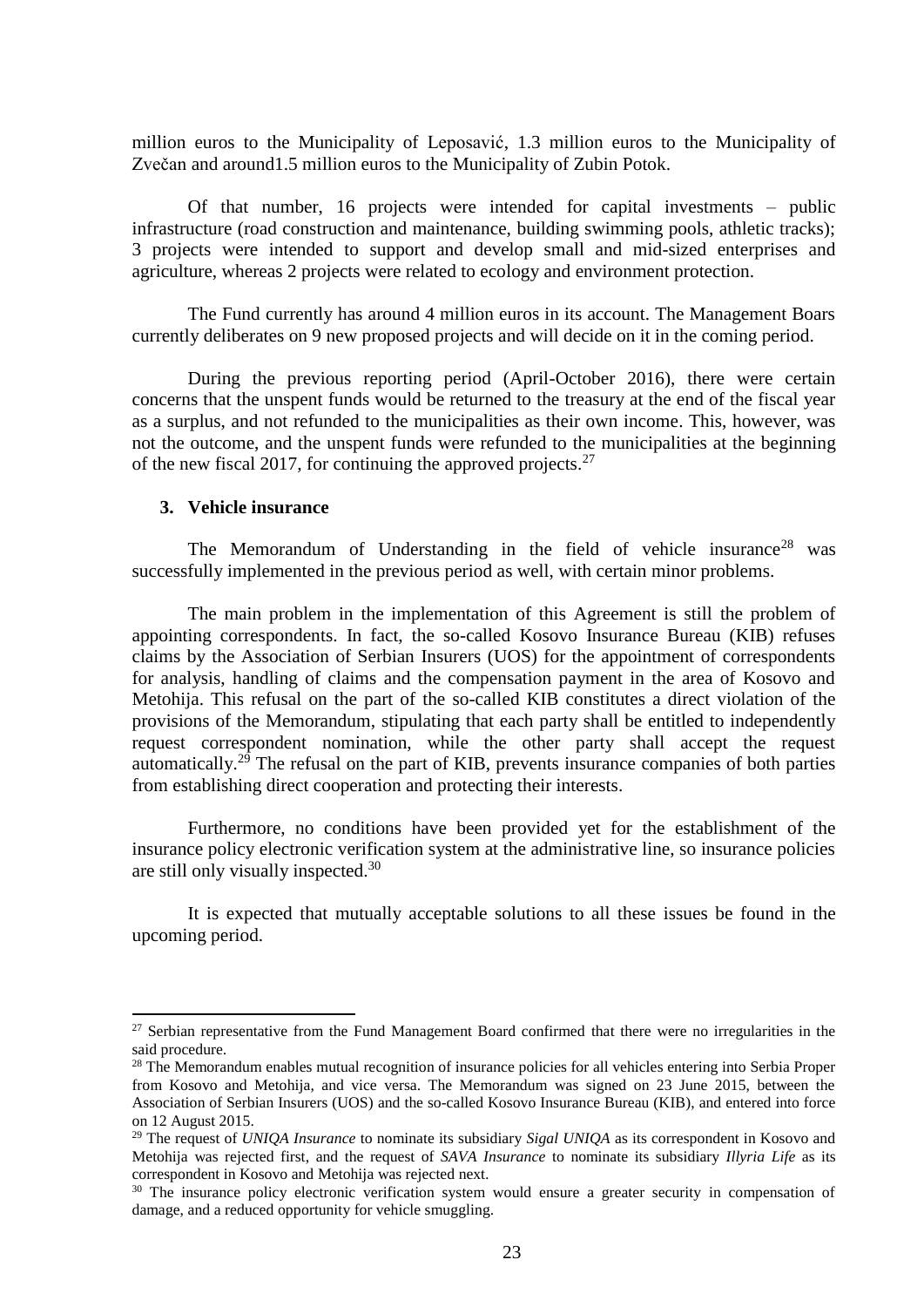#### <span id="page-23-0"></span>**4. Free trade**

Free trade between Belgrade and Priština is conducted in accordance with the Central European Free Trade Agreement (CEFTA). Also vital for this area is the Customs Stamp Agreement and the Technical Protocol on the Implementation of the IBM, as part of which the Customs Agreement was reached, as well.

The Provisional Institutions of Self-Government in Priština in the previous period continued to act in accordance with CEFTA provisions, except in certain cases of non-tariff barriers in the placement of our goods. The example of such practice concerns inappropriate calculation of the customs basis for the collection of duties for construction material (thermal blocks). More specifically, customs basis for the collection of duties for building blocks delivered to the AP of Kosovo and Metohija is determined on the grounds of the invoice value of goods, increased for the costs of transport. However, the value of goods determined in this way is increased for the fee of 2 cents per block, which results in 13.5% increase of the product price and the drop of competitiveness. The said fee constitutes a direct violation of CEFTA and the measure which significantly hinders placement of our goods in the market in Kosovo and Metohija.

Data on mutual exchange indicate that our entrepreneurs use the possibilities of the placement of goods in Kosovo and Metohija to a significant extent.

#### <span id="page-23-1"></span>**5. Bridge and "Peace Park" in Kosovska Mitrovica**

Over the previous period, the implementation of agreements concerning freedom of movement in the area of the main bridge on the Ibar and the delineation between Mitrovica North and South in the area of Suvi Do varied in pace, with numerous problems caused by the actions of the Priština party.

After the construction works on the bridge and in Kralja Petra Street commenced on 14 August 2016, the implementation of the agreed ran smoothly until the beginning of December when Priština politicized the construction of a concrete levelling, 170 centimetres in height, which our party constructed at the beginning of pedestrian Kralja Petra Street in early December. It was part of the project for the construction of an amphitheatre, which fitted both the surroundings and the traffic. Priština did not have the insight into the overall project since it fell within the exclusive competence of Mitrovica North Municipality. Nevertheless, Priština illegally ordered the suspension of works and the demolition of the structure.

In order to reduce the tensions, on 8 December in Priština, a special arrangement was reached, with the EU facilitation, governing the issue of the design of the protective barrier. The arrangement was reached in the form of the Conclusions of the EU facilitator which provided for the protective barrier to be designed as a staircase, 0.8m in height in relation to the level of the roadway of the future roundabout. The EU facilitators also provided our party with the agreed design of the staircase. However, despite the arrangement reached, Priština remained firm in its decision to halt further works and demolish the entire construction.

Reserved reaction of the EU facilitators on such position of Priština only encouraged its officials to maintain their provoking course. In late December, Priština completely politicised the issue of the so-called wall and its so-called Assembly adopted the "decision on its demolition in January", entirely ignoring the Arrangement reached on 8 December.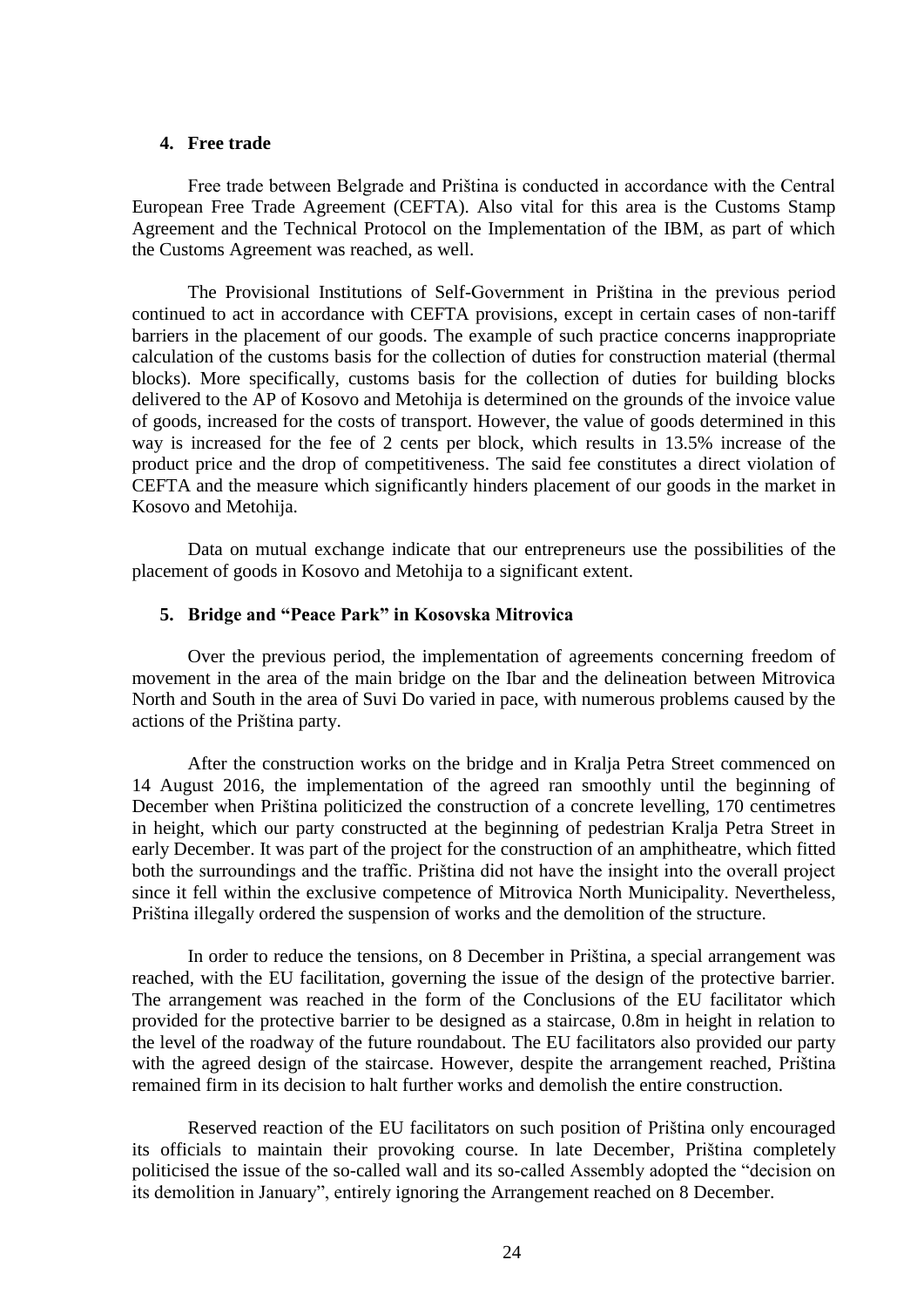Priština informed the EU facilitators of its Decision, with the explanation that it does not accept the Arrangement reached on 8 December, since its negotiators allegedly were not authorised to accept the said arrangement. Since the EU, who guaranteed for this arrangement, accepted Priština's position, there were two political high-level meetings held on this issue in January, but no solution was found.

In parallel, and following the talks held in Brussels, Priština's top officials held talks with Serb representatives in the PISG and the Mayor of Mitrovica North, which were mediated by the EU Special Representative in Priština, USA highest diplomatic representative in Priština and the EEAS representatives. The talks resulted in a new Agreement on 4 February 2017. Pursuant to the Agreement, the new construction would be moved by two meters towards the inner side of the street, and would be 0.7m in height in relation to the roadway of the future roundabout, while from the direction of the Bošnjačka Mahala a section would be closed in by retractable bollards, nine meters in width. The Agreement clearly laid down the dynamics of these works which started on 7 February by removing the existing construction. However, the Agreement of 4 February did not stipulate the precise deadline for completing the works on the bridge and in Kralja Petra Street, therefore our party requested that the talks on this issue be arranged as soon as possible. Accordingly, the representatives of Belgrade insisted on observing the principle established by the bridge agreements of 25 August 2015 and 2 August 2016, which stipulated that the works on the bridge and in Kralja Petra Street be completed at the same time. At a meeting held on 7 March in Belgrade, the EU facilitators accepted our party's request that this principle be observed when determining the deadlines for the completion of works on the bridge and in the pedestrian street, hence it is expected that the talks on this issue be arranged shortly.

It should be underlined that during the negotiations on this issue, since the beginning of 2017 until 4 February, Priština openly threatened violence and sent heavily armed police units to the north of Kosovo and Metohija, with an intention of raising tensions and causing conflicts. This destructive intention was prevented only owing to adequate activities of the Government of the Republic of Serbia, who succeeded in eliminating a direct threat to the security of Serbian people in the north of Kosovo and Metohija and ensuring freedom of movement in the area of the main bridge.

The issue of delineation between Mitrovica North and South in the area of Suvi Do, which was to be solved by 14 October 2016, as provided for by the Agreement of 2 August 2016, was "suspended" until further notice during this reporting period, at the suggestion of the EU facilitators. The EU stated that Priština had refused to discuss this issue stating this was its "internal" issue, whereas our party informed the EU facilitators that we do not accept such position and requested that the talks on this issue be organized as soon as possible, in line with the agreements reached in the Dialogue.

Even though this issue was not discussed in the framework of the Dialogue during this reporting period, in February Priština undertook actions aimed at intimidating the local Serbs living in Suvi Do. More specifically, the resident of the Serbian part of Suvi Do woke up one morning to find street name plates with the names of former members of the KLA written in Albanian posted in their village. The action seriously disturbed the local Serbs and the plates were removed on 3 March, after the Serbian party intervened with the EU facilitators.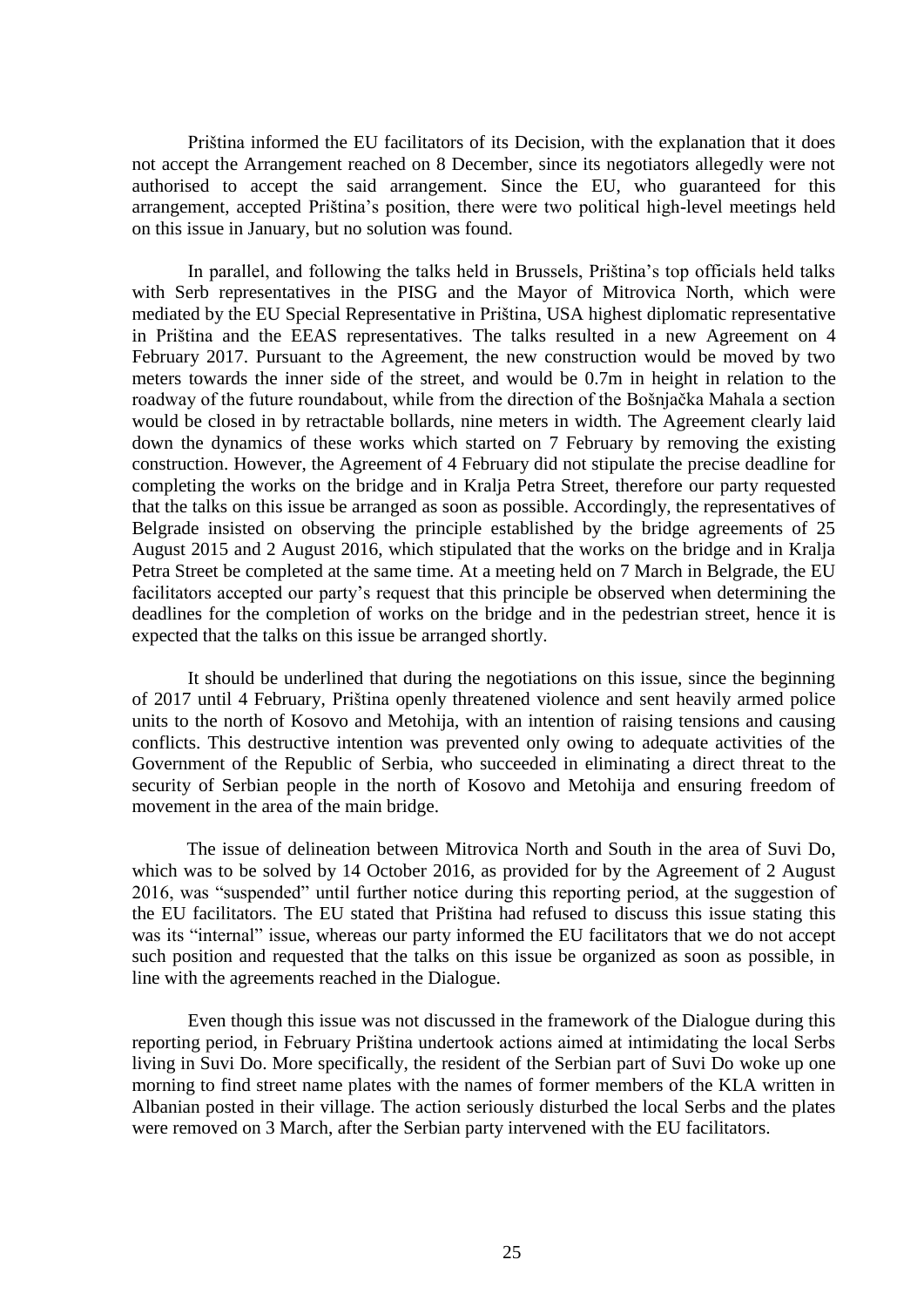#### <span id="page-25-0"></span>**6. Civil Protection**

**.** 

During the reporting period, intense efforts were made on resolving all issues related to the implementation of the Agreement on Civil Protection.

The outstanding salaries of the integrated members of the CP still constitute the main problem which Belgrade keeps pointing out to the EU facilitators, requesting its prompt resolution. Despite the numerous promises that the salaries of the integrated members of the former CP would be reimbursed, 33% of the integrated members have still not received one or more salaries since their integration.<sup>31</sup>

Furthermore, the problem of the lack of workspace for the integrated members of the former CP still persists, and 71% of the integrated members are still not provided with the workspace. During the previous period, Priština was abusing the lack of premises and was coercing the integrated members of the former CP into accepting to be deployed south of the Ibar, in contravention to the Agreement. Belgrade reacted to this on several occasions pointing out that such behavior contravenes Point 2 of the Agreement on CP which stipulates that all work posts should be on the north of the AP of Kosovo and Metohija. With the aim of resolving these problems, there were some discussions on handing over the premises of the former CP to the municipalities in the north, but no agreement has been reached on this issue so far.

In line with the Agreement, the Republic of Serbia, prepared a Draft Law on ceasing to pay salaries and provide any financial support to CP members in Kosovo and Metohija.<sup>32</sup> However, for the said law to be adopted, Priština needs to resolve all of the above stated issues, first of all to normalize the payment of salaries. It is expected that the said problems be resolved in the coming period.

#### <span id="page-25-1"></span>**7. Agreements and the dialogue between the Chambers of Commerce**

In the previous period, the Chamber of Commerce and Industry of Serbia (CCIS) and the Kosovo\* Chamber of Commerce (KCC) continued the practice of holding regular meetings to discuss and negotiate modalities for advancing economic cooperation. The cooperation between the two chambers is based on the Memorandum of Understanding between CCIS and KCC dated 24 July 2013, as well as on the Annexes on Arbitration in case of disputes and on institutional capacity building.

The dialogue between the chambers of commerce was particularly intensified in December 2016, when the two chambers visited economic entities in the municipalities of Preševo, Bujanovac and Medveđa. The aim of the visit was informing the two parties on the problems that the companies in the southern Serbia encounter in their everyday operation, as well as finding the manner to resolve those problems. The cooperation between the two chambers continued in January 2017 within "Info Daya on the Investment Potentials of the Minicipalities of Preševo and Bujanovac" organized in Priština with the support of the representatives of the two municipalities.

<sup>&</sup>lt;sup>31</sup> Out of 483 integrated members, 146 have not received one or more salaries since they were integrated in July 2016 and January 2016. The most difficult is the position of 15 individuals who have not received a single salary since January 2016.

<sup>&</sup>lt;sup>32</sup> Law on Special Requirements for the Eligibility of Civil Protection Employees in the municipalities of Zvečan, Zubin Potok, Kosovska Mitrovica and Leposavić to Pension and Health Insurance.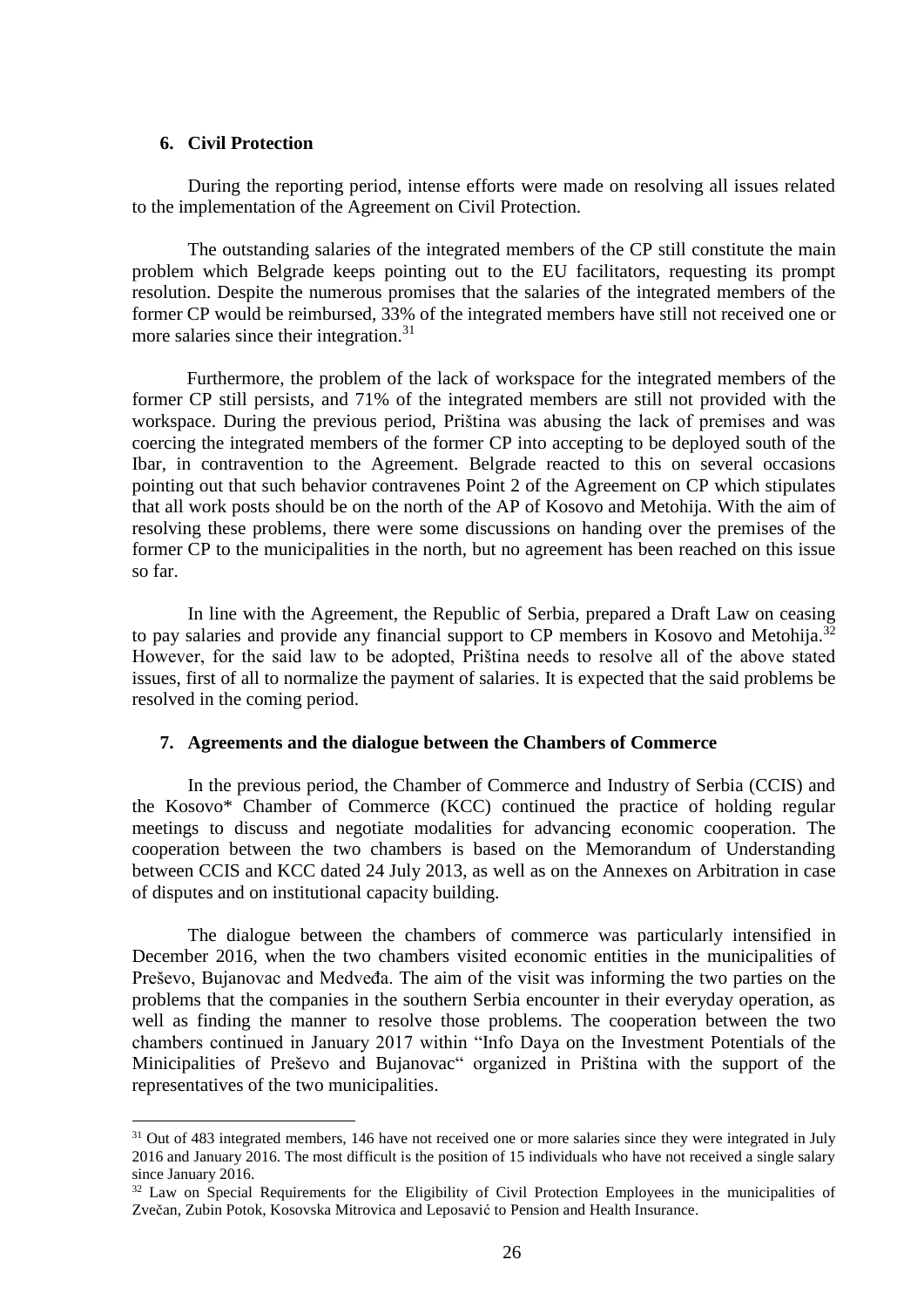Positive trend in the relations of the two chambers was confirmed in March 2017 at the the Western Balkans Investment Forum held in Zagreb. Although no specific agreements have been made between the Chamber of Commerce and Industry of Serbia and the so-called Kosovo\* Chamber of Commerce, the event was used to exchange views and prepare for events that the two side are planning in the future.

#### **Conclusion**

Belgrade still regards the Dialogue not only as the optimal means of developing confidence between the Serbian and Albanian peoples in Kosovo and Metohija, but also as an important mechanism for supporting the efforts of the European Union towards consolidating peace, stability and fostering regional European integration process. Nevertheless, given all of the aforementioned, it is difficult to avoid the impression that the Dialogue delivered very limited results in this reporting period. The reasons behind this are various and complex, but it is certainly the unconstructive position of Priština and the lack of political will to hold talks within the offered framework that have essentially limited the possibilities for continuing the process of normalization of relations.

Unfortunately, it seems that Priština now perceives the Dialogue and the normalization of its relations with Belgrade as a means of blackmailing the Serbian side and the European partners. Namely, as previously described in this report, such actions of Priština went far enough that it openly threatened with violence, expressing its dissatisfaction with the agreement on the issue of the bridge reached on 8 December 2016, the very one Priština had signed and insisted on in the first place. Subsequently, Priština's institutions enacted a decision on suspending the Dialogue for the reasons completely unrelated to these negotiations, then Albanian leaders from the region openly threatened with changing the borders and creating the so-called Great Albania if their ambitions with respect to European integration are not fulfilled under an accelerated procedure.

In that context, it is devastating that this month completes four years since the First Agreement was signed, which has not been implemented to the present day in its part referring to the obligations of Priština and establishment of the Community of Serbian Municipalities. Let us remind that the issue was further specified under General Principles dated 25 August 2015, which clearly determine the manner of establishing the Community, its structure and the powers it would hold, as well as the timeframe for the specific steps to be taken towards its formation. Instead, Priština, throughout this reporting period as well, sought to associate the implementation of these agreements with the issues unrelated to any of the agreements which cannot possibly be associated to this, for Belgrade and the Serbs in Kosovo and Metohija, essential issue. Furthermore, Priština still promotes the idea that Belgrade should be excluded from the implementation of these agreements and that those should be implemented in a manned which serves best its interests, rather than in a manner the agreements clearly and explicitly defined.

Such an approach, most certainly, cannot serve as a base for the progress of the Dialogue and strengthening the confidence of the Serbs living in Kosovo and Metohija in the good intentions of Priština. Moreover, the said threats of violence issued by Priština for the reason of a communal issue (pedestrianization of a street in Mitrovica North), only contribute to the arguments speaking in favour of the need for establishing a special institutional mechanism which would guarantee better sense of security in the Province. This mechanism is precisely the Community of Serbian Municipalities, and the need for its establishment was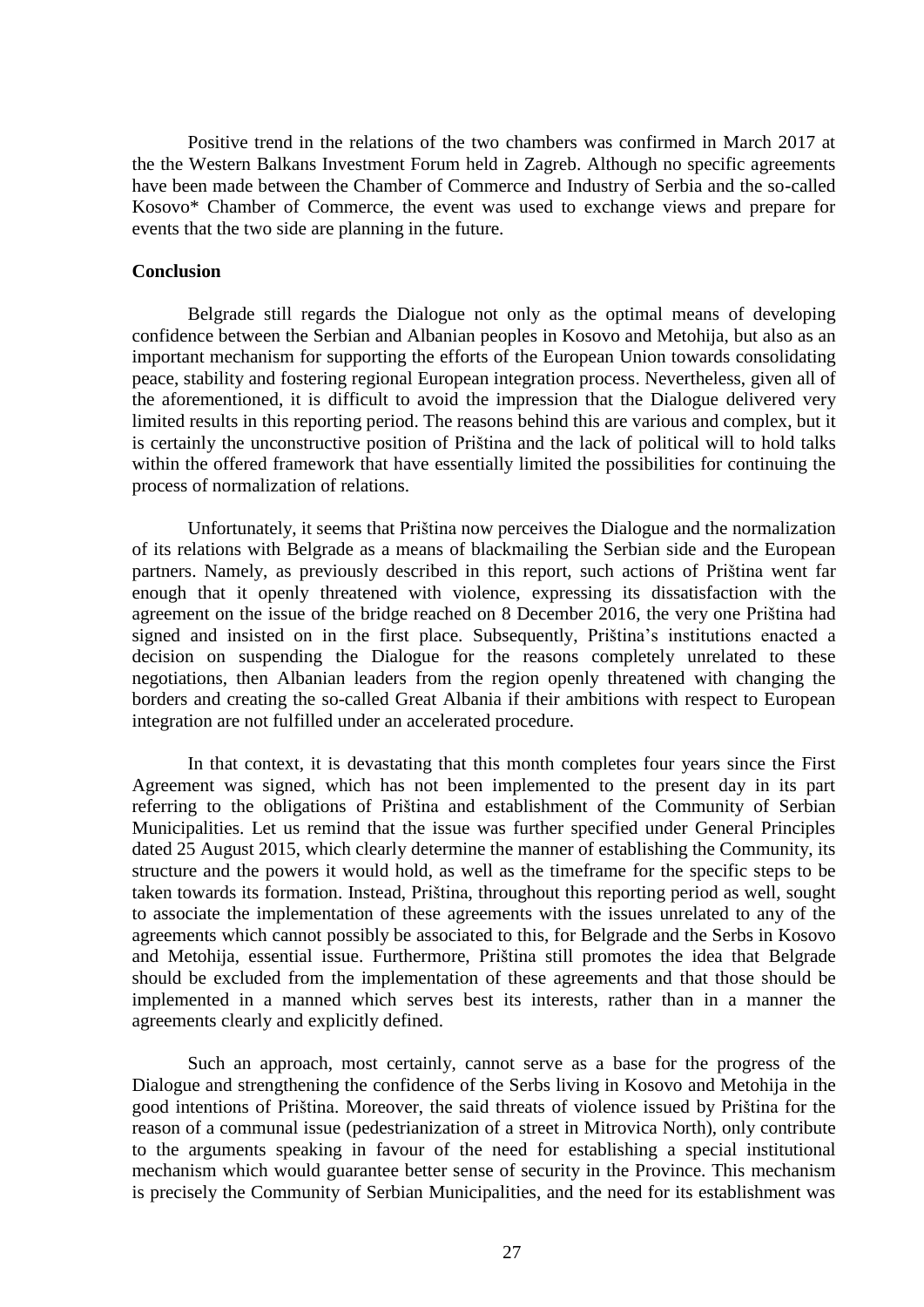recognized by the said agreements and confirmed by all parties in the Dialogue. Priština should, therefore, be encouraged to, promptly and in good faith, discharge its obligations in this respect, in a manner agreed in the Dialogue, not in a manner it deems the most suitable for its purposes.

Accordingly, Belgrade also expects from Priština to discharge the obligations it assumed by signing the Agreement on Cadastre. It is precisely the attitude of the Provisional Institutions of Self-Government in Priština towards the implementation of this Agreement that will test, in civilization terms, its observance the principle of inviolability of private property. The Serbian side does not accept Priština's claim that they implemented this Agreement by enacting the Law on Kosovo Property Verification and Comparison Agency, since the said Law is entirely in contravention of the Agreement.

At the same time, we believe that Priština has a special moral obligation to implement the agreements it had insisted on reaching. Bearing that in mind, we are still waiting for Priština to finally act pursuant to the agreements reached in the field judiciary and finalize the integration of judges, prosecutors and administrative staff into the judicial system in the Province. Furthermore, it needs to implement the Agreement on Mutual Recognition of Diplomas promptly and recognize at least one diploma acquired in the educational system of the Republic of Serbia. We also expect that Priština will integrate shortly all remaining former members of the MoI of the Republic of Serbia and stop forming, deploying and putting outside chain of commands of the Kosovo Police Regional Directorate– North (RDN) units whose composition does not reflect the ethnical structure of that part of the Province. Moreover, Priština should immediately end its practice of dismissing the managers of the RDN without the knowledge of the Regional Commander, and start paying regular salaries to the integrated members of the former Civil Protection.

In addition, the impression is that further normalization will not be possible in the situation when Priština honours the Agreement on Official Visits only selectively, so that it bans the official of the Serbian party responsible for the normalization of relations from entering the Province, and imposes ridiculous conditions on other officials or entirely bans their visits.

The need to discuss the rights of Serbs in the Province is clearly reflected in the assaults on the Serbs and their property, and the denial of their fundamental human and civil rights, which was particularly notable before the election for the president of the Republic of Serbia. The scale of violating the freedom of movement of Serbs became rather worrying, and it was only owing to the timely reaction of the international factors in the Province that potential escalation was prevented. On that note, we are grateful to all international factors charged with preserving security and public order in the Province on a job well done and express our expectation they would continue their work in the same manner in the future.

The positive results of the Dialogue which make room for optimistic expectations with respect to the possibility of reaching solution contributing to the normalization with the constructive approach of both party, should most certainly include the outcome of the talks on the issues of telecommunication and freedom of movement, where the spirit of compromise definitely triumphed. Owing to these arrangements, the citizens of the republic of Serbia in Serbian enclaves south of the Ibar now receive a signal of the mobile telephony of Serbia and are allowed to use status-neutral motor vehicles licence plates whose validity has been extended for at least five years.